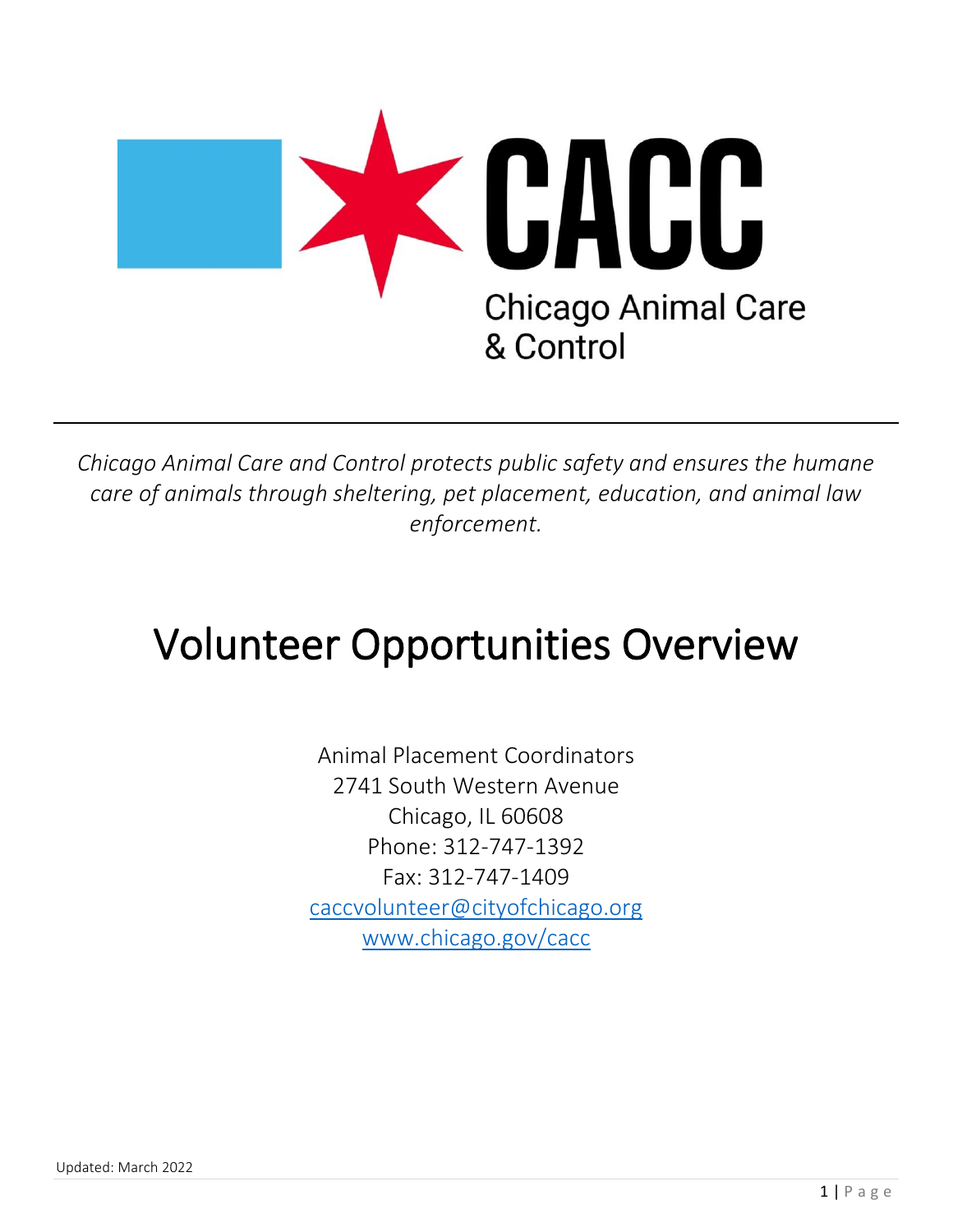# Table of Contents

| Section:                                                   | Page:          |
|------------------------------------------------------------|----------------|
| CACC Dog Squad Volunteer Opportunities                     | $3 - 14$       |
| Dog Walking                                                | $\overline{4}$ |
| Dog Matchmakers                                            | 5              |
| Dog Adoption Counselors                                    | 6              |
| Dog Adoption Follow-Up                                     | 7              |
| Dog Enrichment & TLC                                       | 8              |
| Dog Volunteer Mentors                                      | 9              |
| Yellow, Orange, and Purple Dog Handlers                    | $10 - 11$      |
| Leash Testing & Meet and Greet Volunteers                  | 12             |
| Playgroups                                                 | 13             |
| Agility & Nosework                                         | 14             |
| CACC Cat Squad Volunteer Opportunities                     | $15 - 23$      |
| Cat Socialization & TLC                                    | 16             |
| Cat Matchmakers                                            | 17             |
| <b>Cat Adoption Counselors</b>                             | 18             |
| Cat Adoption Follow-Up                                     | 19             |
| Cat Enrichment                                             | 20             |
| <b>Cat Volunteer Mentors</b>                               | 21             |
| Orphaned Kitten Care                                       | 22             |
| Orange at Volunteers                                       | 23             |
| CACC Events, Outreach & More Squad Volunteer Opportunities | $24 - 30$      |
| Event Volunteer                                            | 25             |
| Adoption Counselor & Closer                                | 26             |
| Concierge Volunteer                                        | 27             |
| <b>Medical Volunteers</b>                                  | 28             |
| Administrative Volunteers                                  | 29             |
| Social Media & Market Volunteers                           | 30             |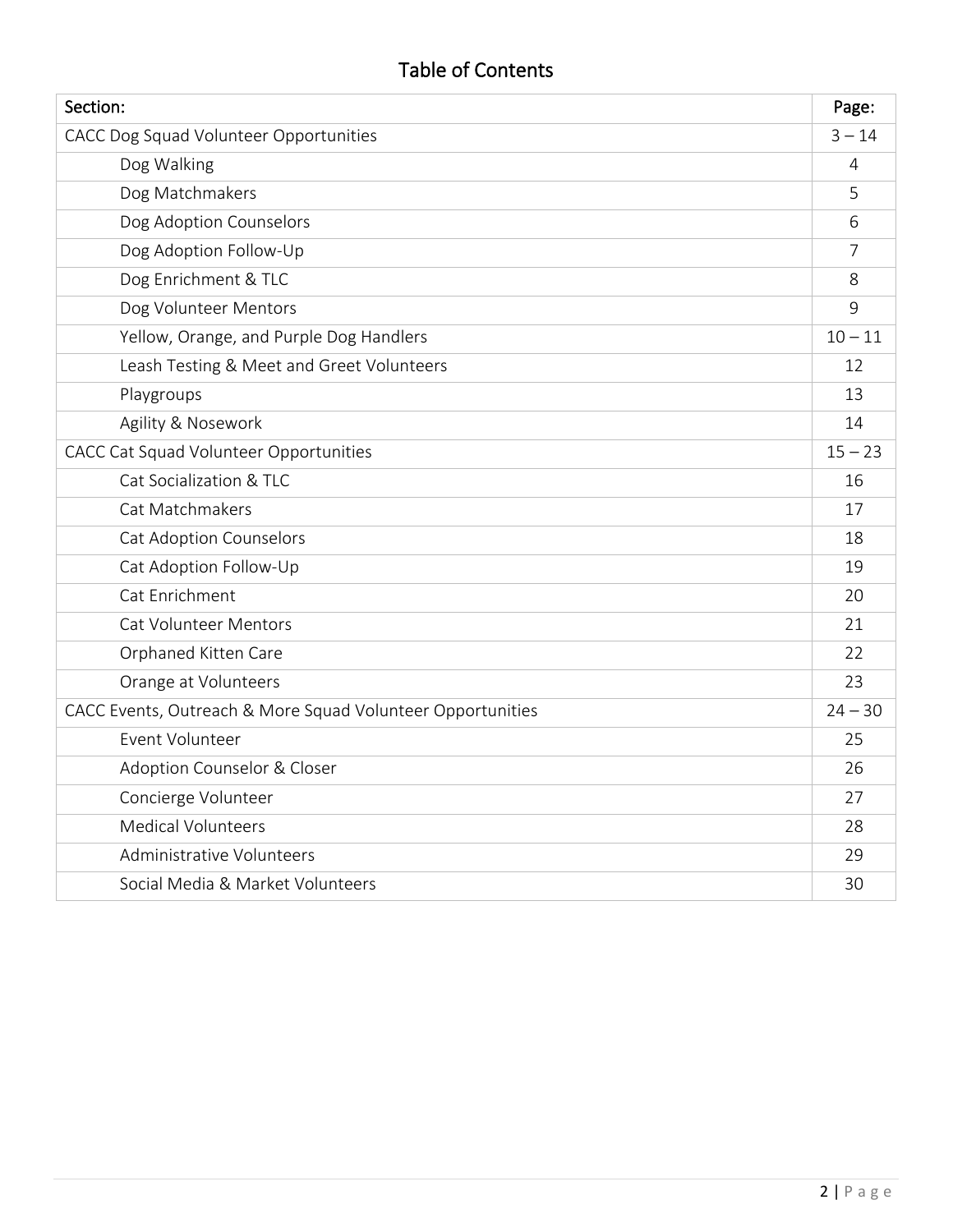## CACC DOG SQUAD VOLUNTEER OPPORTUNITIES

Dog volunteers have a variety of roles to help the dogs at CACC including: walking and one-on-one exercise, TLC, and enrichment, facilitating the introduction of dogs to potential adopters or fosters, taking photos/videos, and writing bios to help promote the dogs for adoption and rescue, and conducting leash tests and meet and greets with other dogs.

These volunteers allow dogs and humans to interact under controlled conditions on CACC property, as well as providing background information on medical and behavioral issues to CACC staff and visitors in order to facilitate good matches. Dog volunteers may also assist residents who are looking for their lost pet by conducting lost pet tours and/or helping navigate the Pet Harbor website, making adoption follow-up calls to adopters, and mentoring participants from our READI program.

| Dog Squad                                          |                                     |  |
|----------------------------------------------------|-------------------------------------|--|
| Dog Walking:                                       | Enrichment:                         |  |
| Dog Walking<br>$\bullet$                           | Dog TLC & Enrichment                |  |
| Matchmaking:                                       | Dog Mentors:                        |  |
| Dog Matchmakers<br>$\bullet$                       | Dog Volunteer Mentors               |  |
| <b>Adoption Counseling:</b>                        | <b>Advanced Duties:</b>             |  |
| Dog Adoption Counselor (pre-screening<br>$\bullet$ | Yellow, Orange, Purple Dog Handlers |  |
| adopters)                                          | Leash Testing & Meet and Greets     |  |
| Dog Adoption Follow-up<br>$\bullet$                | Playgroups                          |  |
|                                                    | Agility & Nosework                  |  |

#### Work conditions:

- Walking (with dogs of all sizes on leash), sitting, bending, and stooping required
- Lift up to thirty-five (35) pounds
- Volunteers will have extensive interaction with dogs and are subject to bites and scratches. They also may be exposed to chemicals, drugs and topical medications, cleaning products and animal transmitted diseases.
- Volunteers will interact with members of the public as well as shelter staff.

Time Commitment: A total minimum commitment of ten (10) hours per month is preferred. Certain programs may requirement weekly time commitments, which will be noted in the description of the program.

CACC is open 12PM to 7PM – hours may vary on certain holidays. High traffic periods where assistance is needed most are weekends 12PM to 5PM and weekdays 4PM to 7PM.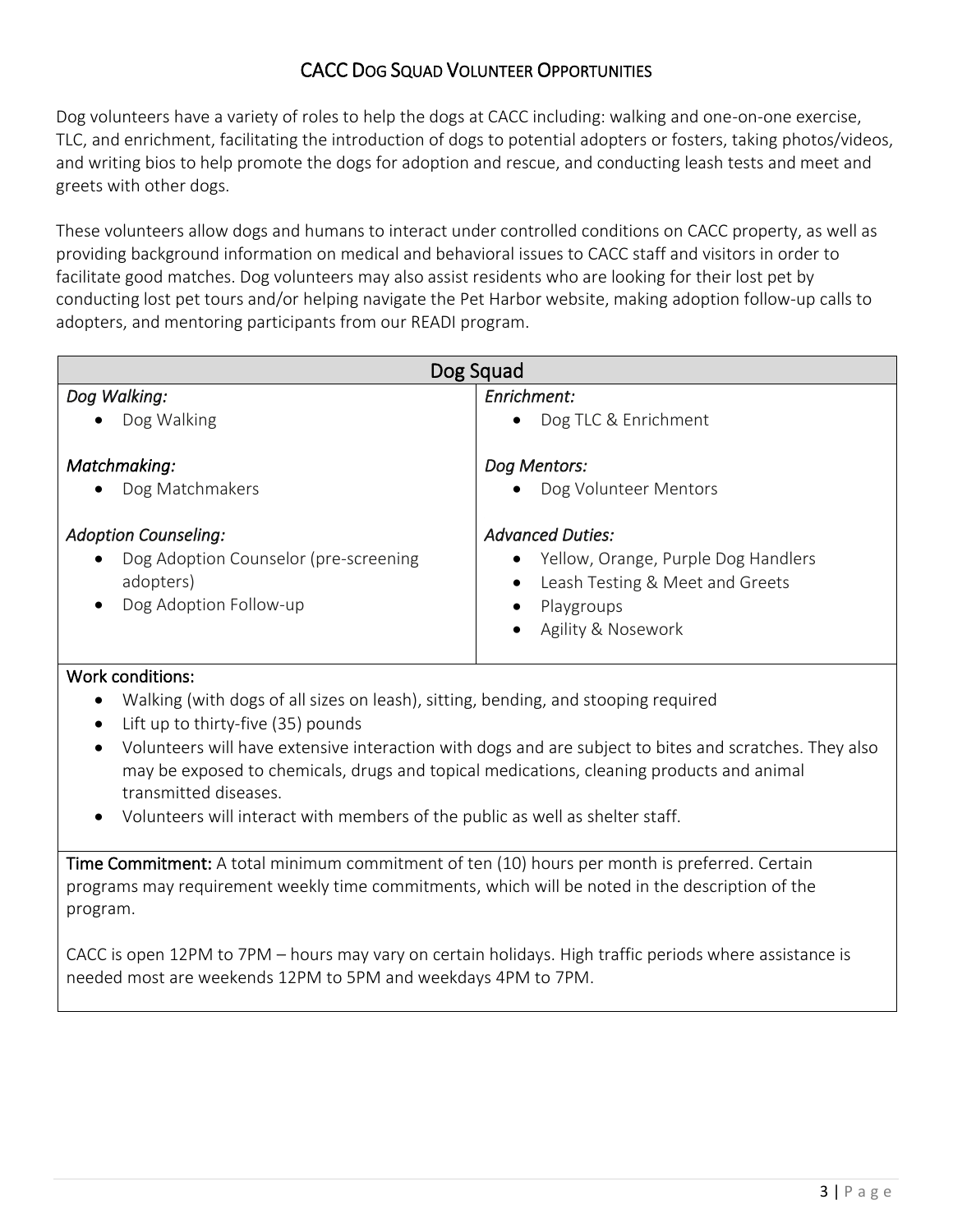## Dog Walking

Description: Dog Walking volunteers must be able to:

- Remove and return dogs from kennels
- Provide dogs with opportunities for exercise, enrichment, and elimination
- Leash and walk dogs in designated areas of the facility grounds
- Teach basic training skills and dog manners through one-on-one interactions
- Socialize dogs to Interact with others (people and dogs) in non-aggressive play
- Answer basic questions about dogs that they may encounter while in the shelter
- Communicate with staff about questions or concerns they may have about visitors
- Provide feedback to staff and/or record observations about dog behavior and health

Skills: Dog Walking volunteers must be able to:

- Work with dogs in a safe, patient, and constructive manner
- Communicate with guests, other volunteers, staff, and rescue representatives in a non-judgmental and courteous manner
- Display a team attitude and approach, and be supportive of other volunteers and staff
- Have a basic understanding of dog body language
- Read, write, and have clear communication skills

#### Prerequisites & Training:

- General Volunteer Orientation
- Introduction to Dog Walking Seminar
- A Minimum of two (2) Mentor Sessions

#### Work Conditions:

- Walking (with dogs on leash), sitting, bending, and stooping required
- Lift up to thirty-five (35) pounds
- Volunteers will have extensive interaction with dogs and are subject to bites and scratches. They also may be exposed to chemicals, drugs and topical medications, cleaning products and animal transmitted diseases.
- Volunteers may interact with members of the public as well as shelter staff.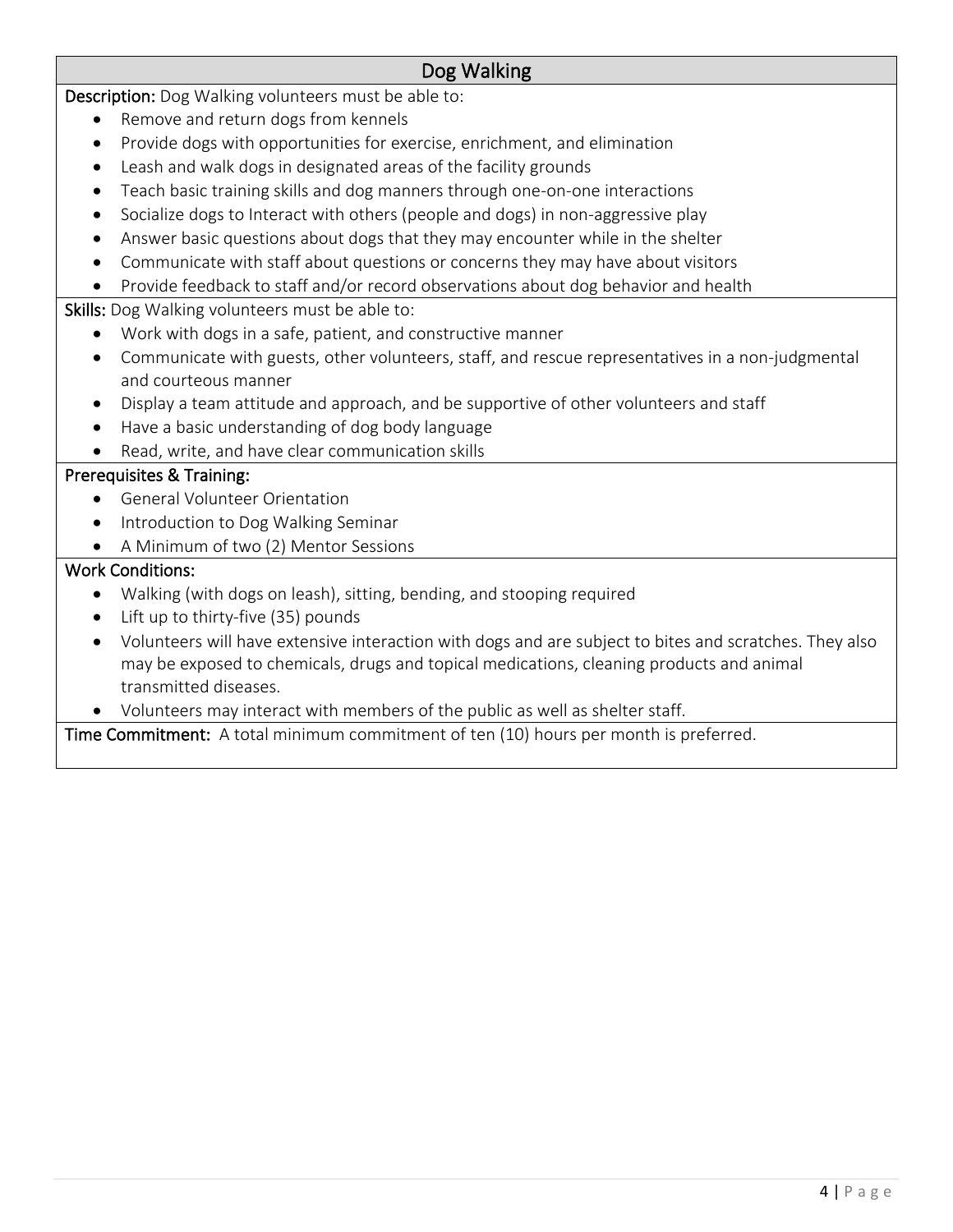## Dog Matchmakers

Description: Dog Matchmaking volunteers must be able to:

- Remove and return dogs from kennels so potential adopters can interact with them
- Leash and walk dogs in designated areas of the facility grounds
- Demonstrate basic training skills through one-on-one interactions.
- Socialize dogs to Interact with others (people and dogs) in non-aggressive play
- Have a basic understanding of dog body language
- Assist guests by answering questions about adoptable dogs
- Provide potential adopters guidance about animals that are a good fit for their household and review pet care and acclimation tips with them
- Communicate with staff about questions or concerns they may have about potential adopters
- Provide feedback to staff and/or record observations about dog behavior and health
- Assist with Lost Pet Tours as needed

Skills: Dog Matchmaking volunteers must be able to:

- Work with dogs in a safe, patient, and constructive manner
- Have a basic understanding of dog body language
- Communicate with other volunteers, staff, rescue representatives and visitors in a non-judgmental and courteous manner
- Provide accurate information about animals of interest to potential adopters
- Provide friendly, knowledgeable customer service and answer questions in a professional manner
- Display a team attitude and approach, and be supportive of other volunteers and staff
- Read, write, and have clear communication skills
- Spanish-language ability is a plus but not required

#### Prerequisites & Training:

- General Volunteer Orientation
- Introduction to Dog Walking Seminar
- Minimum of two (2) Mentor Sessions
- Complete Dog Matchmaker Training
- Shadow an experienced volunteer during at least three (3) adoption showings
- Have a minimum of twenty-five (25) dog handling hours within the last three (3) months

#### Work Conditions:

- Walking (with dogs on leash) sitting, bending, and stooping required
- Lift up to thirty-five (35) pounds
- Volunteers will have extensive interaction with dogs and are subject to bites and scratches. They also may be exposed to chemicals, drugs and topical medications, cleaning products and animal transmitted diseases.
- Volunteers will interact with members of the public as well as shelter staff.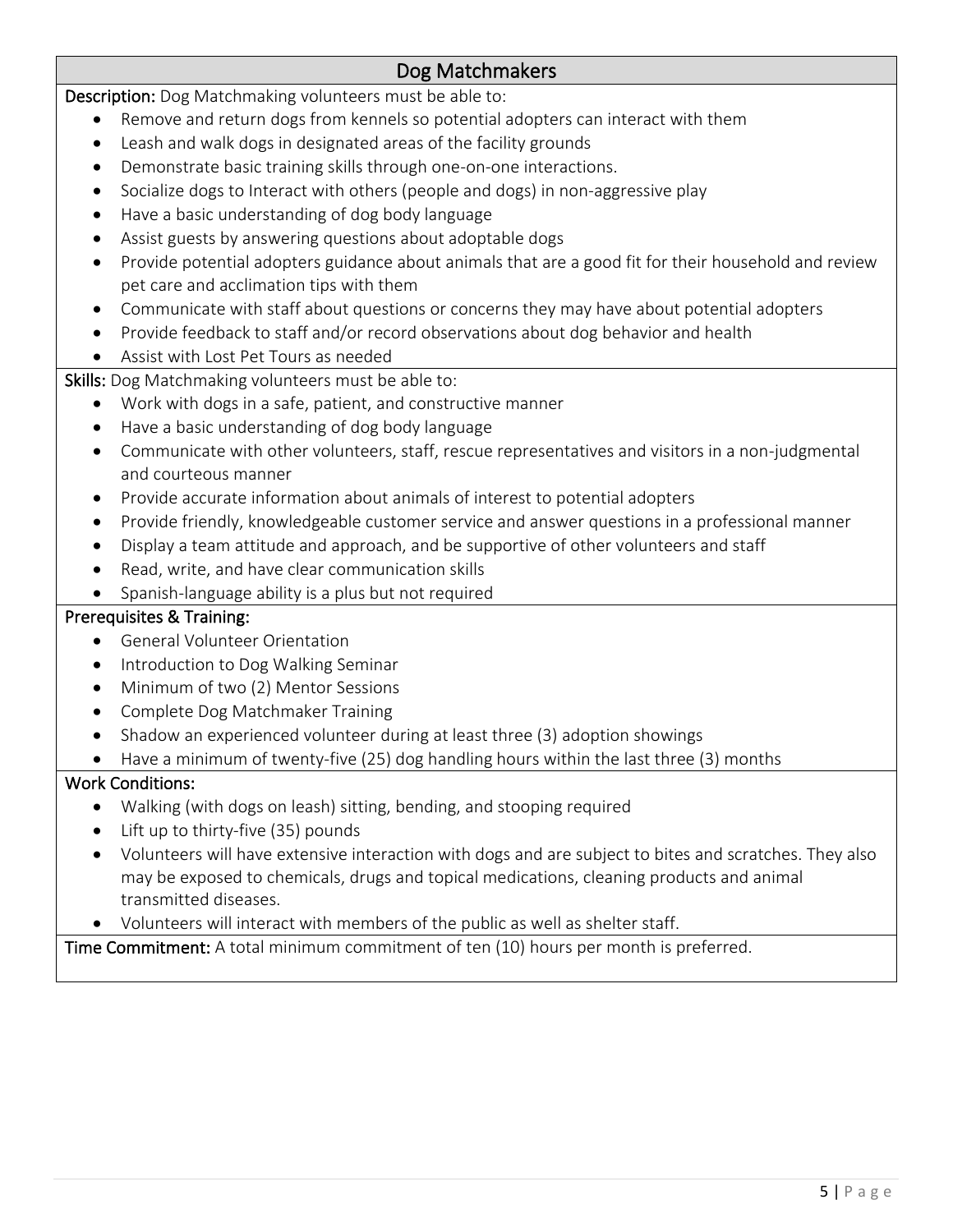## Dog Adoption Counselors

Description: Adoption Counselor Volunteers conduct conversational interviews with potential adopters to help place CACC shelter animals into appropriate homes and to provide information and supporting documents to adopters to ensure a good transition into the home.

Adoption Counselors will:

- Explain the adoption process
- Conduct a detailed, open-ended discussion with the potential adopter to assess whether they are a good fit for the animal using the adoption discussion guidelines provided by CACC
- Provide guidance on animal health and enrichment (dog walking, cat declawing, etc.)
- Inform potential adopters about medical and behavioral information related to the animal of interest
- Assist potential adopters who may need medical, behavioral, and food resource and service referrals
- Assure that the adoption application is filled out completely
- Communicate with staff about any questions or concerns they may have about the adoption
- Work with APCs to set up adoption appointments.

Adoption Appointments:

- Adoption viewing: 60-minutes appointments, 3 dog maximum per appointment
- Adoption pick-up (if they do not take home the day of the viewing): 30-minute appointments
- Meet & Greet: 60-minute appointments, 2 dog maximum per appointment

Skills: Adoption Counselor volunteers must be able to:

- Communicate with potential adopters in a non-judgmental and courteous manner, even in stressful situations
- Provide friendly, knowledgeable customer service and answer questions in a professional manner
- Display a team attitude and approach, and be supportive of other volunteers and staff
- Provide accurate information about animals of interest to potential adopters
- Communicate with staff about any issues of concern related to an adoption application
- Defer to staff on final adoption decisions
- Read, write, and have clear communication skills
- Spanish-language ability a plus, but not required

#### Prerequisites & Training:

- General Volunteer Orientation
- Complete Adoption Counselor Training with a current Adoption Counselor volunteer or staff member
- Shadowing a current Adoption Counselor volunteer for a minimum of two screenings
- Read through the adoption discussion guidelines and review them with a staff member
- May require access to internet, Google Drive/Docs, email, and a phone as volunteers may perform this task from home.

#### Work Conditions:

- Some walking, sitting, bending, and stooping will be needed
- Lift up to twenty (20) pounds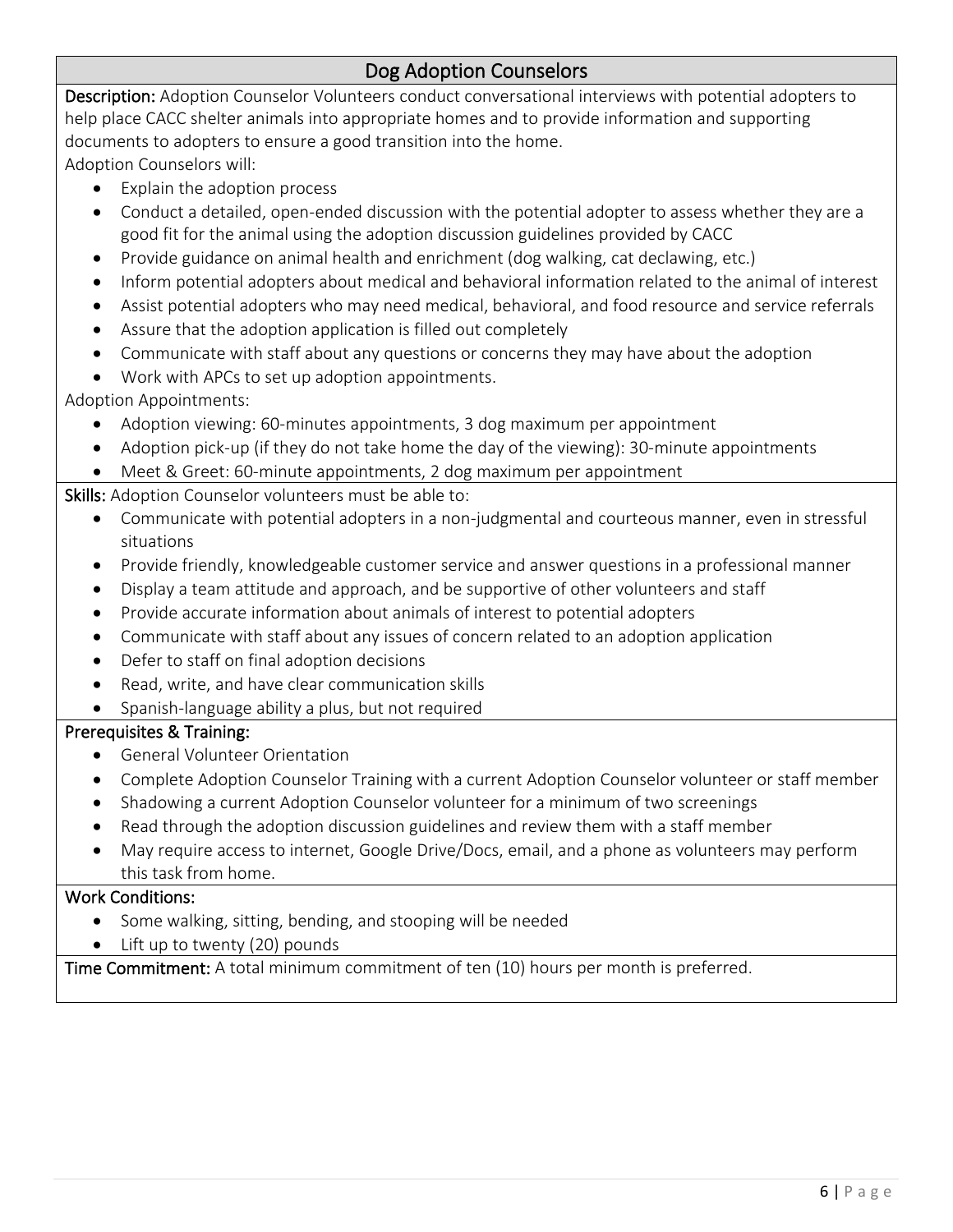# Dog Adoption Follow-Up

Description: The Adoption Follow-Up volunteer assists in assessing how pets adopted from CACC are doing in their new homes and offer resources to adopters as necessary. These volunteers contact adopters two weeks after an adoption and again after 2–3 months to discuss any health or behavioral concerns related to their new pets. Volunteer also provide appropriate educational information as needed, as well as referring adopters to resources for behavioral, food or medical assistance if required.

The Adoption Follow-Up volunteer will:

- Call and/or email each adopter two weeks after an adoption is finalized and again 2–3 months later.
- Volunteers will be provided with a script to assist in facilitating communications with the adopter in order to assess the welfare (health, behavior, food) of the animal. The script is a guide: Not all questions need to be asked but the script should help to facilitate a focused and positive discussion with the adopter.
- Volunteers will be provided with a list of easily accessible resources that can be shared with adopters if the interview reveals that the adopter requires assistance with medical, food and/or behavioral assistance with the pet. Examples of resources include behavioral hotlines, lists of trainers, and information on low-cost vets and food banks.
- Following these calls, volunteers will need to write up a short summary of the conversation, including any positive indications as well as signs that the adopter may benefit from additional resources. Responses to the script questions do not have to be recorded verbatim. The summary will be kept with the animal's records and will be available for reference during the second round of calls.
- It is crucial that the volunteer recognize when to bring a particular case to the attention of CACC staff. If the conversation with the adopter reveals any areas of concern, the volunteer should defer to staff for guidance as needed. This communication should be recorded with the rest of the records prepared by the volunteer for each animal.

Skills: Adoption Follow-Up volunteer must be able to:

- Talk to adopters over the phone or communicate via email in a non-judgmental and courteous manner
- Provide information on behavioral and medical issues, including offering referrals to appropriate service providers
- Recognize situations that should be escalated to CACC staff for further investigation
- Track and follow-up numerous adoption-related conversations through careful record keeping
- Act in a professional manner, display a team attitude and approach, and be supportive of other volunteers and staff
- Read, write, and have clear communication skills
- Spanish-language ability preferred but not required

#### Prerequisites & Training:

- General Orientation
- Complete one-on-one training session with a current Adoption Follow-Up volunteer or staff member
- Read through the adoption follow-up guidelines and review them with a staff member
- May require access to internet, Google Drive/Docs, email, and a phone as volunteers may perform this task from home.

#### Work Conditions:

- Some walking, sitting, bending, and stooping will be needed
- Lift up to twenty (20) pounds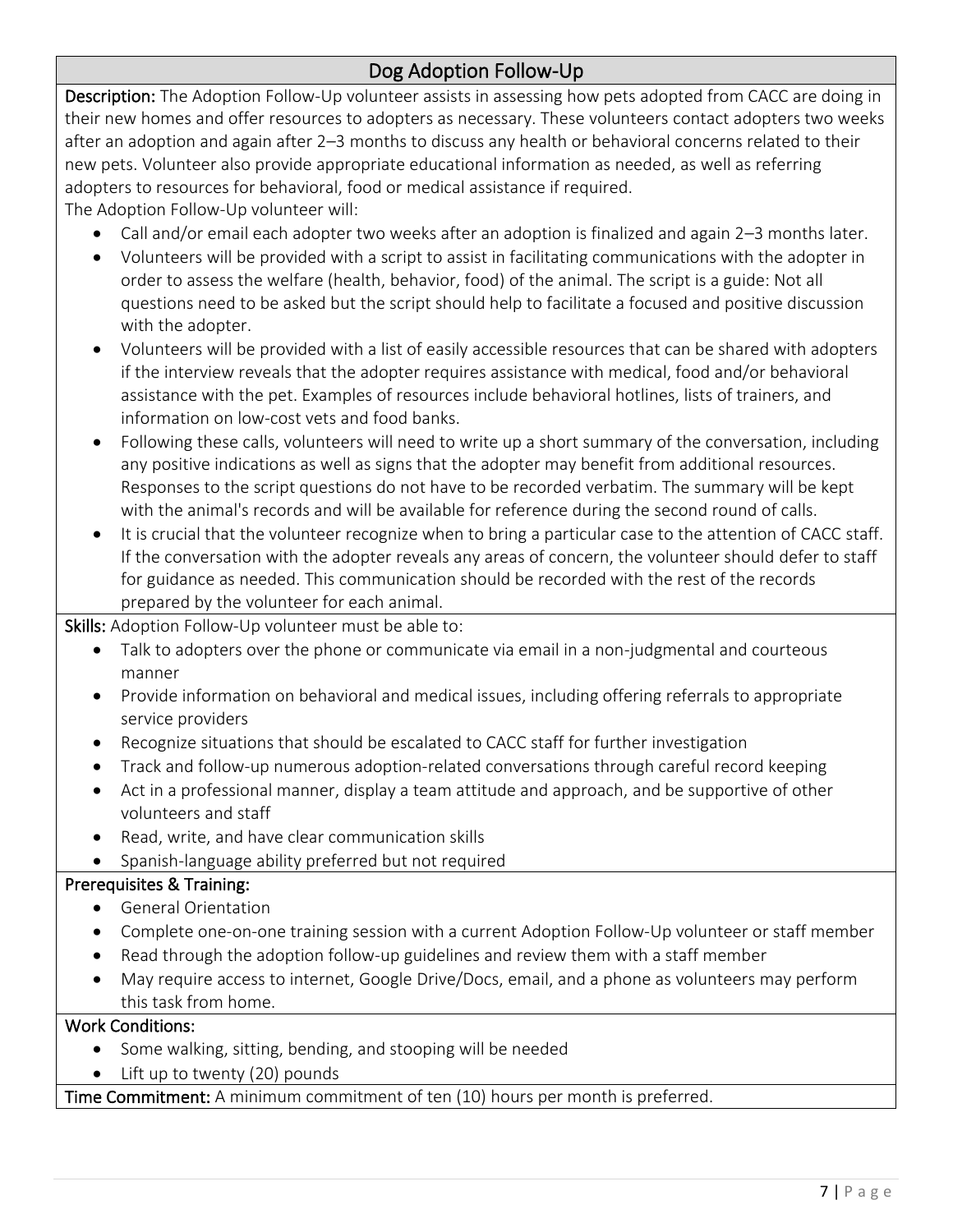# Dog Enrichment & TLC

Responsibilities: Dog Enrichment & TLC volunteers must be able to:

- Provide dogs with opportunities for in-kennel enrichment, socialization, and mental stimulation through activities such as but not limited to, click-for-quiet, stuffed Kongs, Frisbee Fridays, Treat Mat, Busy Bones, and etc.
- Clean and return all items used to their assigned areas
- Improve kennel presence through in-kennel activities
- Provide feedback to staff and/or record observations about dog behavior and health
- Refill water bowls
- Remove dirty blankets and replace with new ones and/or add a Kuranda bed when appropriate
- Bathing dogs as needed must be an approved Dog Walking Volunteer for this task
- Spot clean kennels

Skills: Dog Enrichment & TLC volunteers must be able to:

- Work with dogs in a safe, patient, and constructive manner
- Display a team attitude and approach, and be supportive of other volunteers and staff
- Read, write, and have clear communication skills

#### Prerequisites & Training:

- General Volunteer Orientation
- Dog Enrichment & TLC Training
- Shadow and work with an approved Dog Enrichment & TLC Volunteer for at least one (1) session

#### Work Conditions:

- Walking (with dogs of all sizes on leash), sitting, bending, and stooping required
- Lift up to thirty-five (35) pounds
- Volunteers will have extensive interaction with dogs and are subject to bites and scratches. They also may be exposed to chemicals, drugs and topical medications, cleaning products and animal transmitted diseases.
- Volunteers will interact with members of the public as well as shelter staff.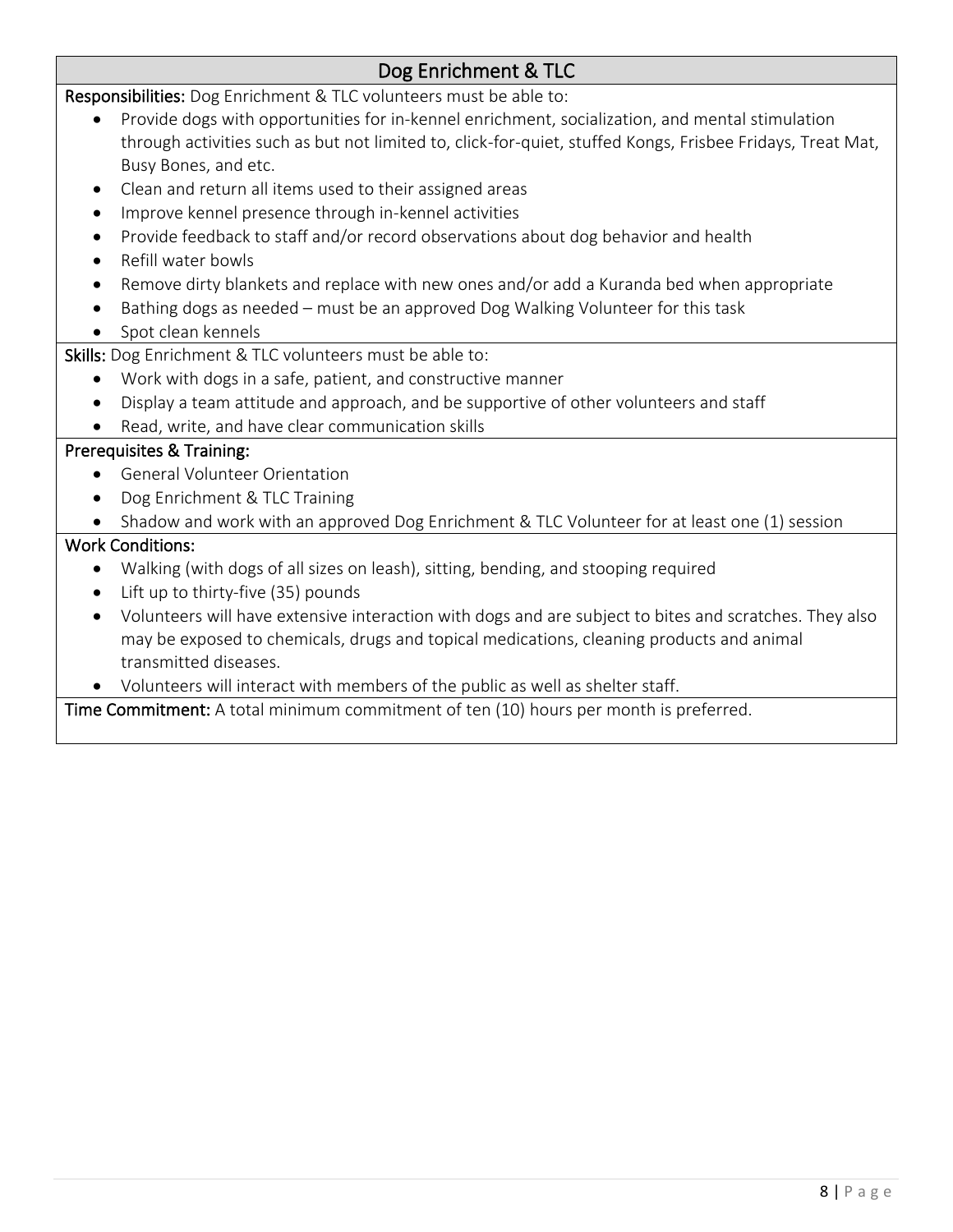## Dog Volunteer Mentors

Description: Dog Mentor volunteers will be trained to mentor new volunteers and READI Program participants. These volunteers must:

- Successfully participate as an active Dog Walking Volunteer
- Train and mentor new volunteers who want to become dog walking volunteers
- Complete additional training to mentor other volunteers and READI program participants
- Demonstrate excellent communication and leadership skills
- Consistent volunteer and ability to commit to mentor sessions regularly, a minimum of three (3) mentor session per month is required
- Provide accurate information to new volunteers that includes but is not limited to: general CACC information, understand different types of kennel cards, use of play lots and kennel runs, safe handling tips, reporting medical notes and dog behavior, explaining the Yellow, Orange, and Purple dog program, spot cleaning cages and assisting with adoption matchmaking.

Skills: Dog Mentor volunteers must be able to:

- Communicate with staff, volunteers, and visitors in a non-judgmental and courteous manner
- Provide friendly, knowledgeable customer service and answer questions in a professional manner
- Display a team attitude and approach, and be supportive of other volunteers and staff
- Read, write, and have clear communication skills
- Spanish-language ability a plus but not required

#### Prerequisites & Training:

- General Volunteer Orientation
- Introduction to Dog Walking Seminar
- Minimum of two (2) Mentor Sessions
- Have minimum of seventy-five (75) Dog Walking hours in the last six (6) months
- Six (6) months as an active volunteer in good standing
- Volunteer a minimum of (1) day per week, two (2) days a week is preferred
- Dog Mentor Training
- Shadow a current Dog Mentor for one (1) session

#### Work Conditions:

- Walking (with dogs on leash), sitting, bending, and stooping required
- Lift up to thirty-five (35) pounds
- Volunteers will have extensive interaction with dogs and are subject to bites and scratches. They also may be exposed to chemicals, drugs and topical medications, cleaning products and animal transmitted diseases.
- Volunteers will interact with members of the public as well as shelter staff.

Time Commitment: A total minimum commitment of 10 hours per month is preferred. All Dog Mentors must volunteer a minimum of one (1) day per week but two (2) days a week is preferred.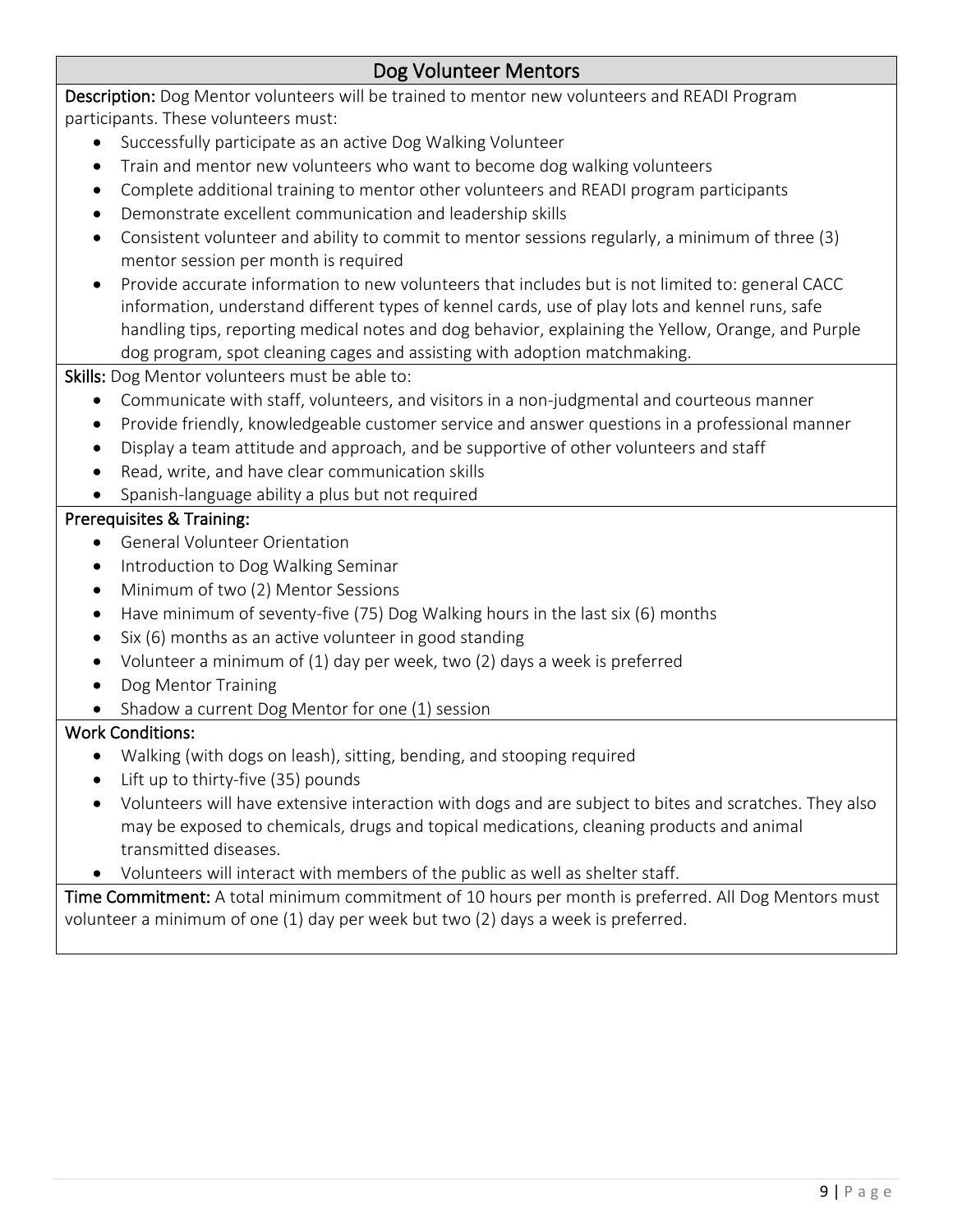# Yellow, Orange, and Purple Dog Handlers

Description: Yellow, Orange, and Purple Dog handlers use their experience walking shelter dogs and advance handling training to handle dogs that may be exhibiting behavior issues or are under socialized.

- Yellow Dogs are dogs that are displaying mild behavior issues that are easily redirected, dogs that may require extra attention when handling, or dogs that may be shy with new people.
- Orange Dogs are dogs that are displaying behavior issues that require experienced and knowledgeable handlers.
- Purple Dogs are dogs that the Animal Placement Coordinators and Shelter Manager are working with to build their confidence, socialization, and overall handling skills. The goal of this program is to improve the dogs' behavior and interactions with people by slowly introducing them to new people and experiences while expanding their circle of friends without overwhelming them. Slow introductions to new experiences and/or people will help give them time to process these experiences at a pace that is comfortable for them.

Skills: Approved Yellow, Orange, and Purple Dog Handler volunteers must be able to:

- Yellow Volunteers must be able to handle various behaviors such as dogs that are shy with new people, strong on leash, toy obsessed but will trade for treats or another toy, mild leash biting that is easily redirected with treats, neighboring dogs need to be closed off to remove/return from/to kennel, light humping that is easily redirected.
- Orange Volunteers must be able to handle various behaviors such as vigorous leash biting, dog reactive dogs that are difficult to distract/redirect, mouthy/jumpy/grabby with clothes, persistent humping that takes significant effort to redirect/deter, resource guarding, and reactivity when walking through the pavilion or removing/returning to kennel.
- Purple Volunteers must be able work closely with the APCs and Shelter Manager to handle dogs that are extremely under-socialized, not leash trained, and/or are fearful of people/strangers. to follow guidance from staff.
- Work with behaviorally challenged dogs in a safe, patient, and constructive manner.
- Communicate with staff, volunteers, and visitors in a non-judgmental and courteous manner.
- Provide accurate information and updates, and record observations about dog behavior and health to the APCs. Also communicate any questions or concerns about dog's behavior or health.
- Read, write, and have clear communication skills.

#### Prerequisites & Training:

- General Volunteer Orientation
- Introduction to Dog Walking Seminar
- Minimum of two (2) Mentor Sessions

#### Yellow Dog Handlers must also:

- Have a minimum of twenty-five (25) dog handling hours within the last three (3) months
- Three (3) months as an active volunteer in good standing

#### Orange Dog Handlers must also:

- Complete the orange dog handling training and receive 'orange handler' approval from an APC once all steps of the training have been completed
- Have a minimum of fifty (50) dog handling hours within the last six (6) months
- Six (6) months as an active volunteer in good standing

## Purple Dog Handlers must also:

- Must have completed requirements and be an approved orange dog handler
- Have a minimum of fifty (50) orange dog handling hours within the last six (6) months
- Nine (9) months as an active volunteer in good standing

All Yellow, Orange, and Purple dogs require APC or Shelter Manager approval in order to handle once all training is completed. Purple Dogs require approval for each individual dog from an APC or Shelter Manager.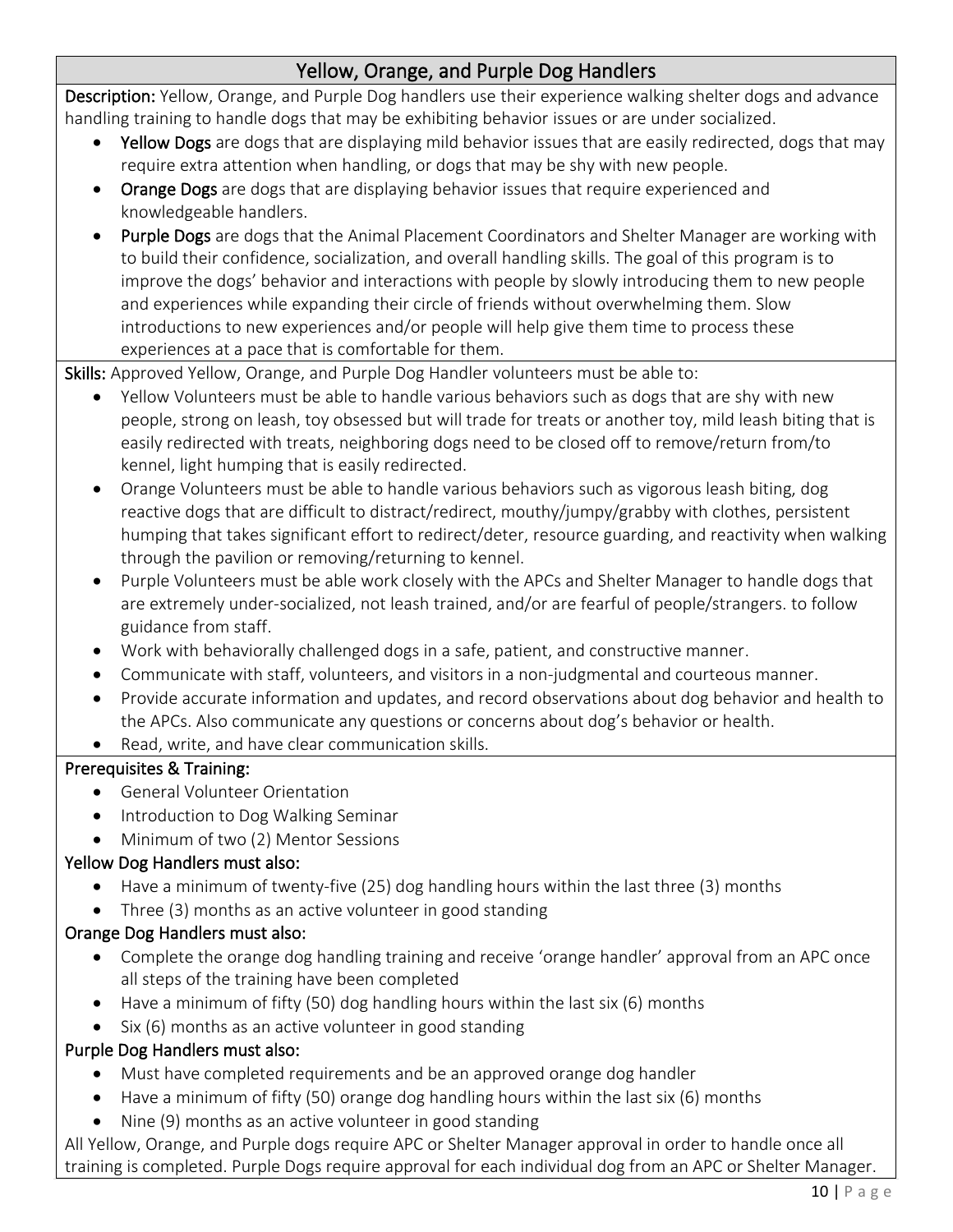#### Work Conditions:

- Walking (with dogs on leash), sitting, bending, and stooping required
- Lift up to thirty-five (35) pounds
- Volunteers will have extensive interaction with dogs and are subject to bites and scratches. They also may be exposed to chemicals, drugs and topical medications, cleaning products and animal transmitted diseases.
- Volunteers may interact with members of the public and must interact with shelter staff.

Time Commitment: A total minimum commitment of ten (10) hours per month is preferred and must fulfill the following requirements for each program:

#### Yellow Dogs:

• Volunteer a minimum of one (1) day per week

#### Orange Dogs:

• Volunteer a minimum of one (1) day per week

#### Purple Dogs:

• Volunteer a minimum of two (2) days per week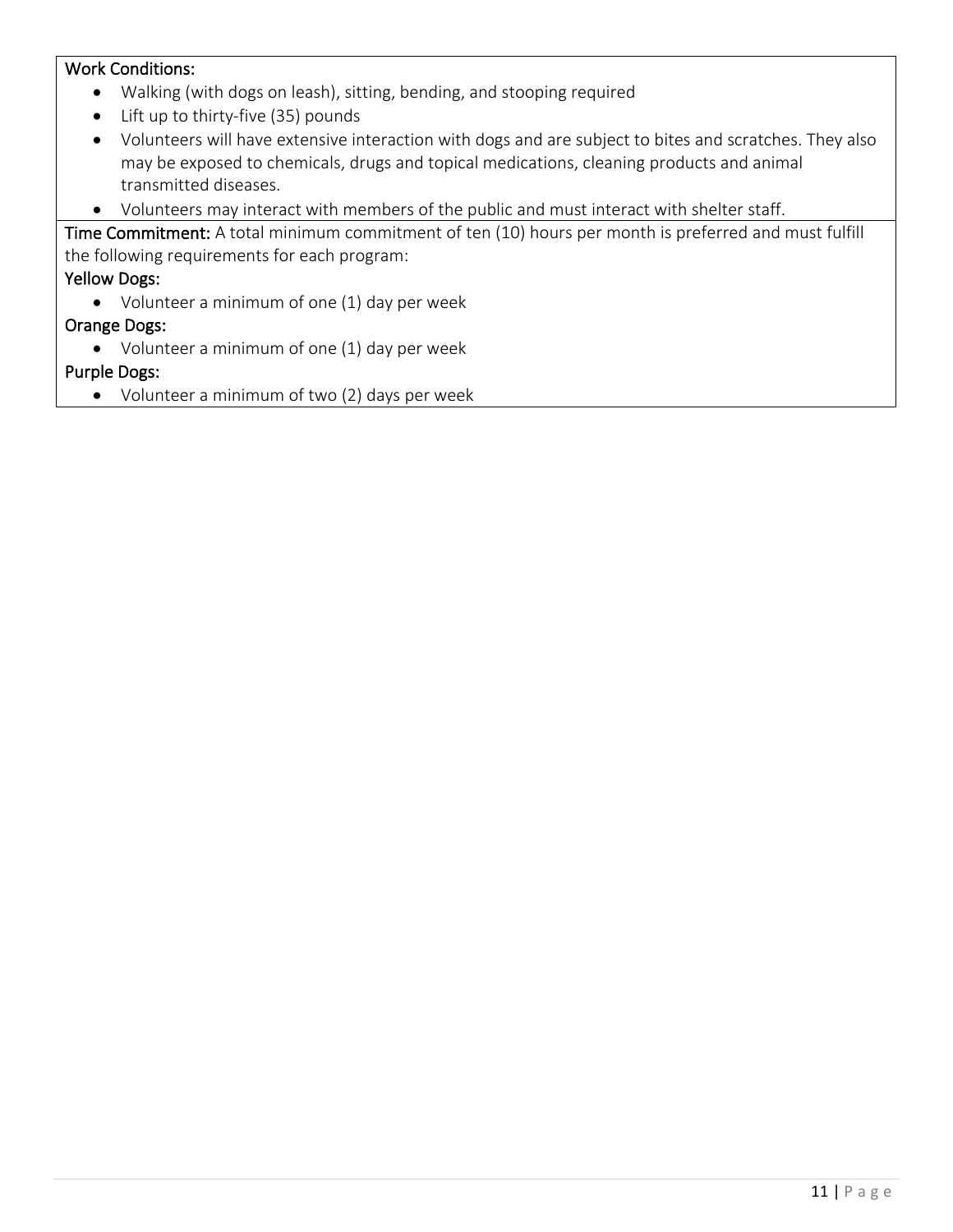## Leash Testing & Meet and Greet Volunteers

Description: Leash Testing Volunteers perform leash tests between dogs that are property of CACC while Meet & Greet Volunteers conduct meet and greets with adoptable dogs that are property of CACC and resident dogs of interested adopters.

- Must be an active Dog Walking volunteer
- Leash Tests help provide information on how a dog interacts with other dogs and provides information for playgroup tests
- Meet & Greets help ensure that the CACC dog and the resident dog(s) are a good match prior to adoption
- Leash Tests and Meet & Greets both help with finding appropriate placement for dogs

Skills: Leash Testing & Meet and Greet Volunteers must be able to:

- Remove and return dogs to/from kennels
- Walk dogs in designated areas of the facility grounds were leash testing/meet and greets are permitted
- Provide feedback to staff and/or record observations about dog-to-dog interactions
- Have a basic understanding of dog body language and dog-to-dog introductions

#### Prerequisites & Training:

- General Volunteer Orientation
- Introduction to Dog Walking Seminar
- A minimum of two (2) Mentor Sessions
- Have a minimum of fifty (50) dog handling hours within the last six (6) months
- Six (6) months as an active volunteer in good standing
- Leash Testing & Meet and Greet Training Session
- Shadow an approved volunteer for at least 5 leash tests
- Be shadowed by an approved volunteer for at least 10 leash tests
- Receive approval from an APC or the Shelter Manager once training is complete

#### Work Conditions:

- Walking (with dogs on leash), sitting, bending, and stooping required
- Lift up to thirty-five (35) pounds
- Volunteers will have extensive interaction with dogs and are subject to bites and scratches. They also may be exposed to chemicals, drugs and topical medications, cleaning products and animal transmitted diseases.
- Volunteers may interact with members of the public and must interact with shelter staff.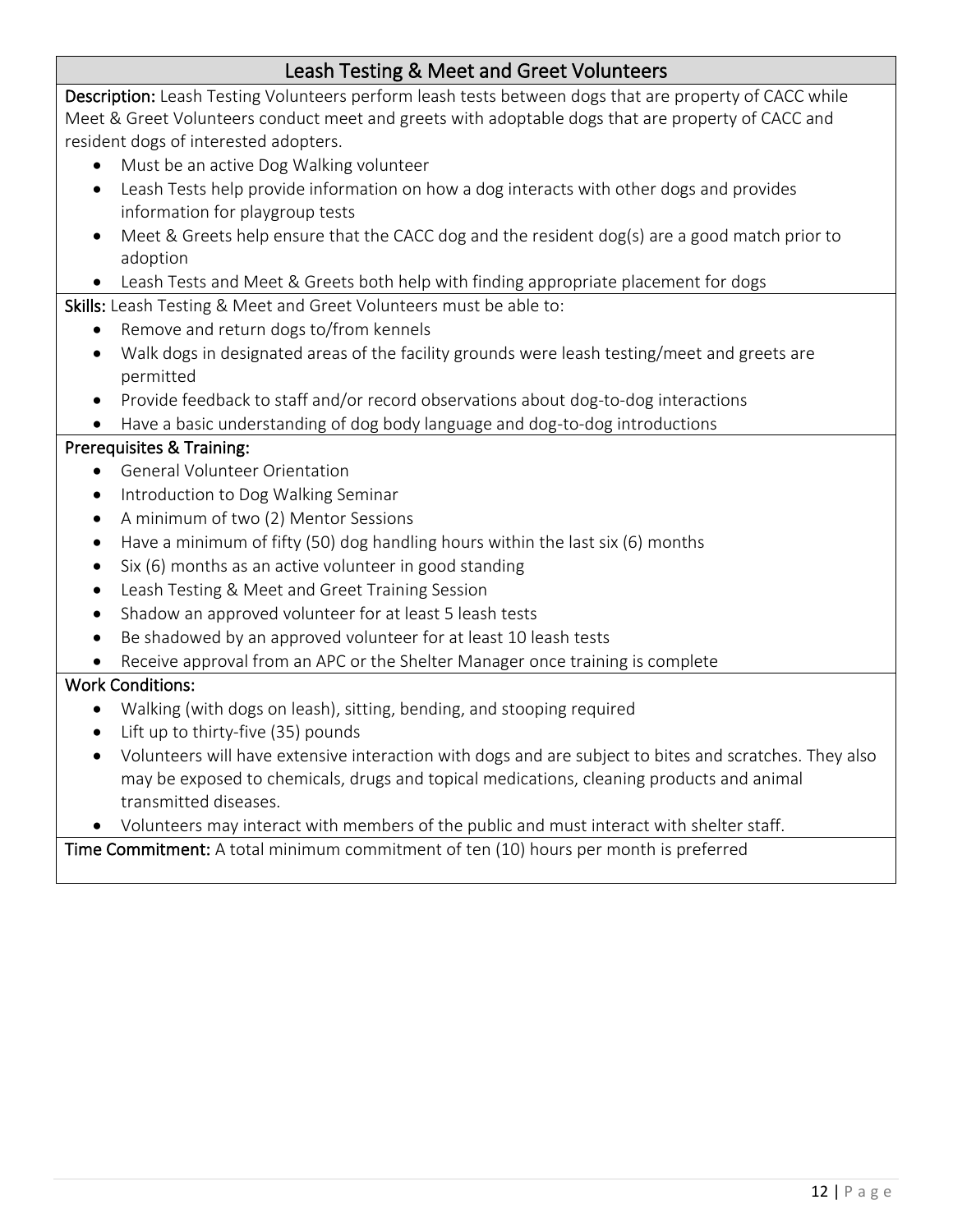#### Playgroups

Description: CACC playgroups help socialize shelter dogs by giving them opportunities to interact with other dogs. They provide safe, off-leash play for available/appropriate dogs supervised by trained CACC volunteers. Playgroups provide physical, mental, and social stimulation for dogs and enhance assessment, training, and placement.

- Must be an active Dog Walking volunteer
- Must follow protocols specific to Playgroups, covered in a Playgroup Training Seminar
- Playgroup leads must complete training outside of CACC with Dogs Playing for Life

#### Skills: Playgroup Volunteers must be able to:

- Remove and return dogs to/from kennels
- Provide feedback to staff and/or record observations about dog-to-dog interactions
- Understand dog body language and dog-to-dog introductions (specifically for leads)
- Work with dogs in a safe, patient, and constructive manner
- Communicate with staff and volunteers in a courteous manner
- Read, write, and have clear communication skills

#### Prerequisites & Training: All playgroup volunteers must complete:

- General Volunteer Orientation
- Introduction to Dog Walking Seminar
- A minimum of two (2) Mentor Sessions
- Have a minimum of fifty (50) dog handling hours within the last six (6) months
- Six (6) months as an active volunteer in good standing

#### Runners must also complete:

- Runner Training Seminar
- Shadow a Runner for at least one (1) playgroup session

#### Back-Up Leads must also complete:

- Be an approved Leash Testing & Meet and Greet Volunteer
- Complete the Playgroup Training Seminar
- Be an active runner for playgroups for at least six (6) months
- Observe a minimum of three (3) playgroup sessions as a Back-Up Lead

#### Leads must also complete:

- Be an approved Leash Testing & Meet and Greet Volunteer and an approved Back-Up Lead
- Complete the Playgroup Training Seminar
- Complete Dogs Playing for Life Training at the volunteer's expense
- Be an active Back-Up Lead for a minimum of six (6) months
- Lead playgroups in coordination with an approved Lead for at least three (3) playgroup sessions

#### Work Conditions:

- Walking (with dogs on leash) sitting, bending, and stooping required
- Lift up to thirty-five (35) pounds
- Extensive interaction with dogs and are subject to bites and scratches. They also may be exposed to chemicals, drugs and topical medications, cleaning products and animal transmitted diseases.
- Volunteers will interact with members of the public as well as shelter staff.

Time Commitment: A total minimum commitment of 10 hours per month is preferred. Playgroup Leads and Back-Up Leads must volunteer a minimum of one (1) day per week.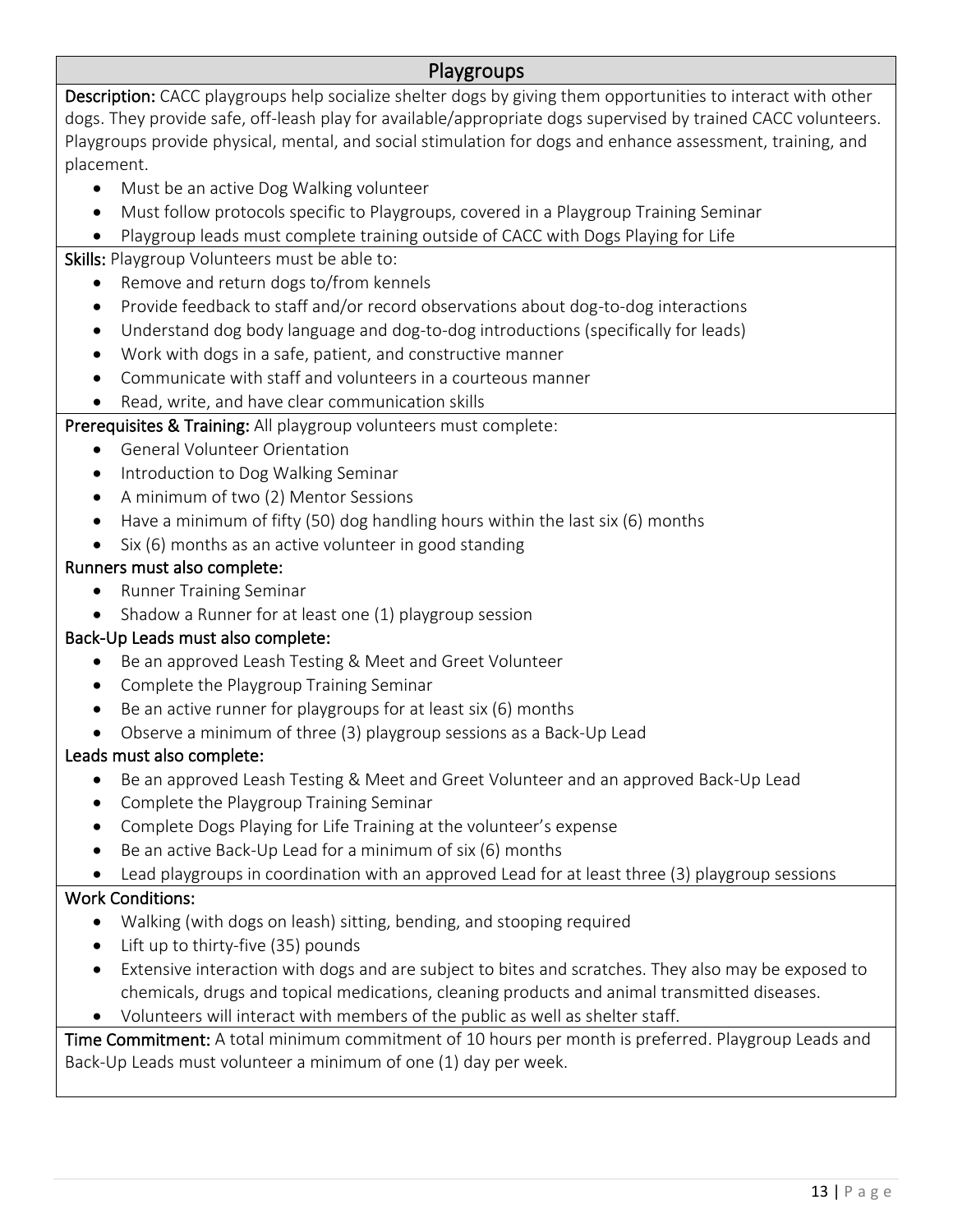# Agility & Nosework

#### Description:

Agility is a dog sport and a fun and great way for dogs to get some much-needed exercise. Agility includes directing dogs through an obstacle course that may include, weaving poles, jumps, tunnels, and more while using positive reinforcement and clicker training.

Nosework is another dog sport that includes locating a hidden object, such as treats that may be hidden inside a container/box (advance nosework includes different scents), while using positive reinforcement and clicker training.

• Must be an active Dog Walking volunteer

#### • They must follow protocols specific to Agility & Nosework Training Seminar

- Skills: Agility & Nosework Volunteers must be able to:
	- Remove and return dogs to/from kennels
	- Provide feedback to staff and/or record observations about agility and nosework sessions
	- Have a basic understanding of dog body language
	- Work with dogs in a safe, patient, and constructive manner
	- Communicate with staff and volunteers in a courteous manner
	- Read, write, and have clear communication skills

#### Prerequisites & Training:

- General Volunteer Orientation
- Introduction to Dog Walking Seminar
- A minimum of two (2) Mentor Sessions
- Have a minimum of fifty (50) dog handling hours within the last six (6) months
- Six (6) months as an active volunteer in good standing
- Attend an Agility & Nosework Training Seminar

#### Work Conditions:

- Walking (with dogs on leash) sitting, bending, and stooping required
- Lift up to 35 pounds
- Volunteers will have extensive interaction with dogs and are subject to bites and scratches. They also may be exposed to chemicals, drugs and topical medications, cleaning products and animal transmitted diseases.
- Volunteers will interact with members of the public as well as shelter staff.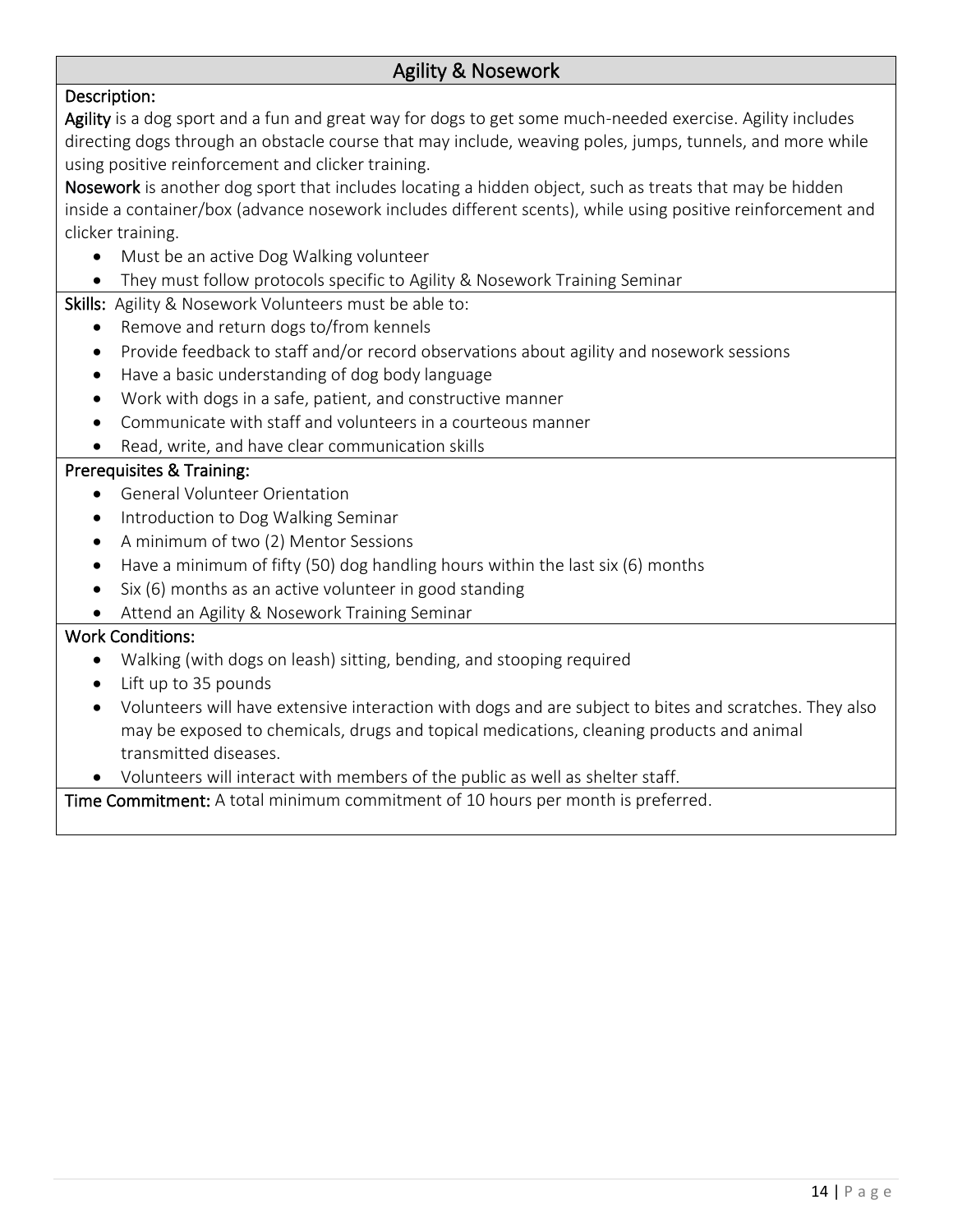## CACC CAT SQUAD VOLUNTEER OPPORTUNITIES

Cat Squad Volunteers perform a variety of roles to help the cats at CACC including play therapy and socializing with the cats, providing TLC (tidying and freshening food, water and linens in cages), providing enrichment, and introducing adoptable cats to potential adopters. Volunteers ensure the cats are comfortable meeting new people so they can show off their true personalities. Volunteers often conduct open-ended, nonjudgmental conversations with potential adopters to help match them with appropriate cats.

| Cat Squad                                               |                                                                                           |  |
|---------------------------------------------------------|-------------------------------------------------------------------------------------------|--|
| Socialization and TLC:                                  | Enrichment:                                                                               |  |
| Cat Socialization & TLC<br>$\bullet$                    | Cat Enrichment (daily enrichment activities:<br>$\bullet$                                 |  |
|                                                         | bags, catnip, treat puzzles, etc.)                                                        |  |
| Matchmaking:                                            |                                                                                           |  |
| Cat Matchmakers (showing cats to adopters)<br>$\bullet$ | Cat Mentor:                                                                               |  |
|                                                         | <b>Cat Volunteer Mentors</b>                                                              |  |
| <b>Adoption Counseling:</b>                             |                                                                                           |  |
| Cat Adoption Counselor (pre-screening<br>$\bullet$      | <b>Advanced Duties:</b>                                                                   |  |
| adopters)                                               | Orphaned Kitten Care                                                                      |  |
| Cat Adoption Follow-Up<br>$\bullet$                     | Spicy & Scaredy Cat Volunteers (advanced<br>socialization for shy/fearful/fractious cats) |  |

#### Work conditions:

- Lift up to 35 pounds
- Volunteers will have extensive interaction with cats and are subject to bites and scratches. They also may be exposed to chemicals, drugs and topical medications, cleaning products and animal transmitted diseases.
- Volunteers will interact with members of the public as well as shelter staff.

Time Commitment: A total minimum commitment of 10 hours per month is preferred, certain programs may requirement weekly time commitments which will be noted in the description of that program.

CACC is open 12PM to 7PM – hours may vary on certain holidays. High traffic periods where assistance is needed most are weekends 12PM to 5PM and weekdays 4PM to 7PM.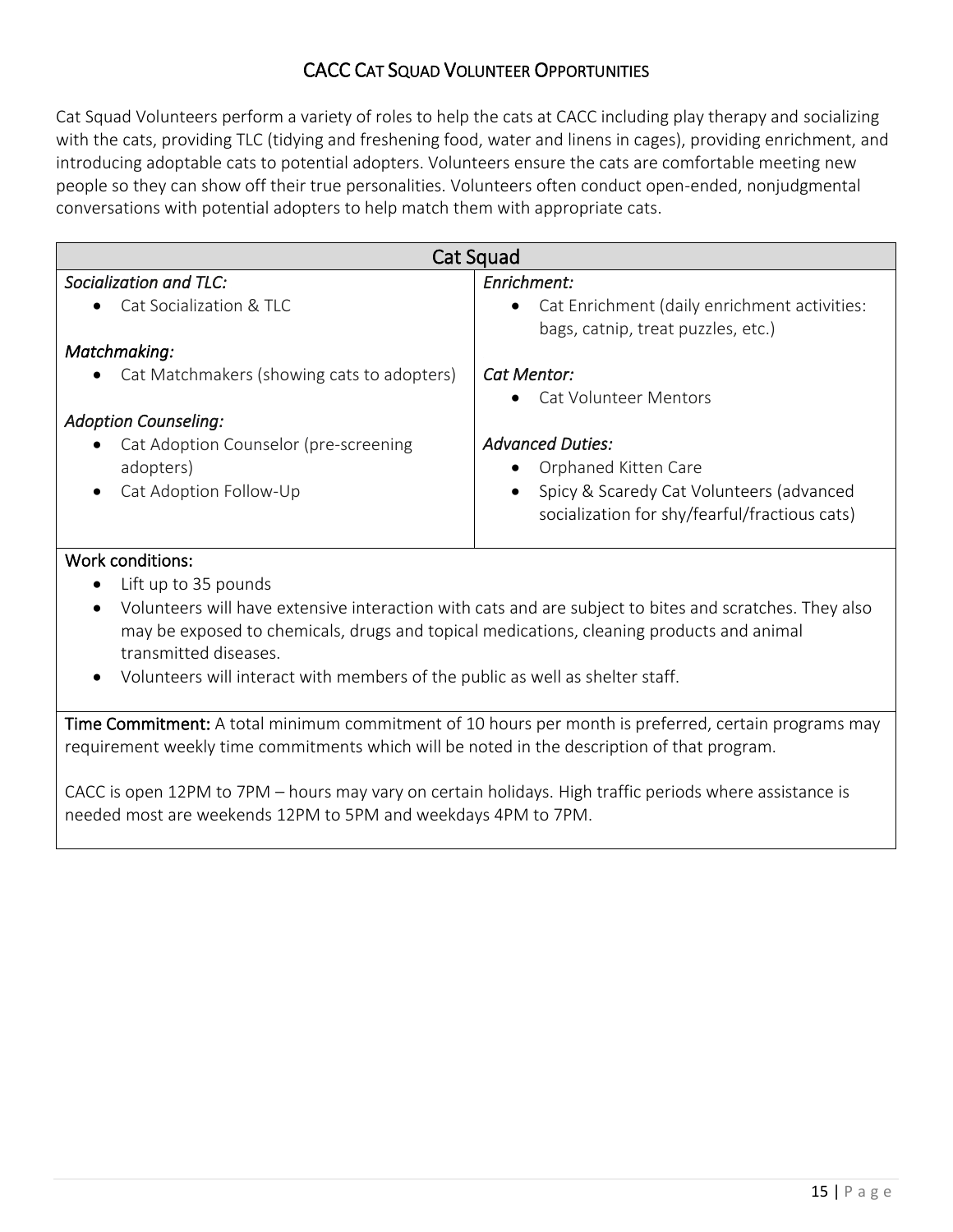# Cat Socialization & TLC

Description: Cat Socialization and TLC volunteers provide one-on-one socialization and basic tidying, replenishing of spilled food/water, soiled linens, etc. for cats at CACC.

Cat Enrichment volunteers will:

- Provide cats with opportunities for exercise, play, pets, and socialization through one-on-one interactions
- Encourage cats to engage in social interaction and identify the kind of touch the cat appreciates
- If cat appears overwhelmed, provide a box or make a tent to give the cat some down time
- Remove and return cats (when appropriate) from cages in order to be able to interact with them or provide them with time to wander the room (cat adoption room only)
- Learn about the backgrounds, health issues and personalities of the cats and record this information on the cat profile card.
- Provide feedback to staff about cat behavior and health as necessary
- Check regularly to make sure each cat has a scratch pad and small toy and interactive games/toys in the cage to stimulate self-play
- Confirm that each cat has access to food, water and a litter box
- Remove and replace soiled linens, refill water bowls and provide treats or a small amount of canned food as necessary to encourage positive interaction.

Skills: Cat Enrichment volunteers must be able to:

- Work with cats in a safe, patient and constructive manner
- Determine whether a cat needs more or less stimulation based on body language and provide appropriate activities/interactions
- Provide accurate information on cat behavior and health to staff, other volunteers and visitors
- Provide friendly, knowledgeable customer service and answer questions in a professional manner
- Display a team attitude and approach, and be supportive of other volunteers and staff
- Read, write and have clear communication skills, Spanish is a plus, but not required

#### Prerequisites and Training:

- General Volunteer Orientation
- Cat Essentials Training
- A minimum of one (1) Mentor Session
- Must read through the cat handling instructions and handouts, and review with a staff member

#### Work Conditions:

- Sitting, bending and stooping required
- Lift up to twenty-five (25) pounds
- Volunteers will have extensive interaction with cats and are subject to bites and scratches. They also may be exposed to chemicals, drugs and topical medications, cleaning products and animal transmitted diseases.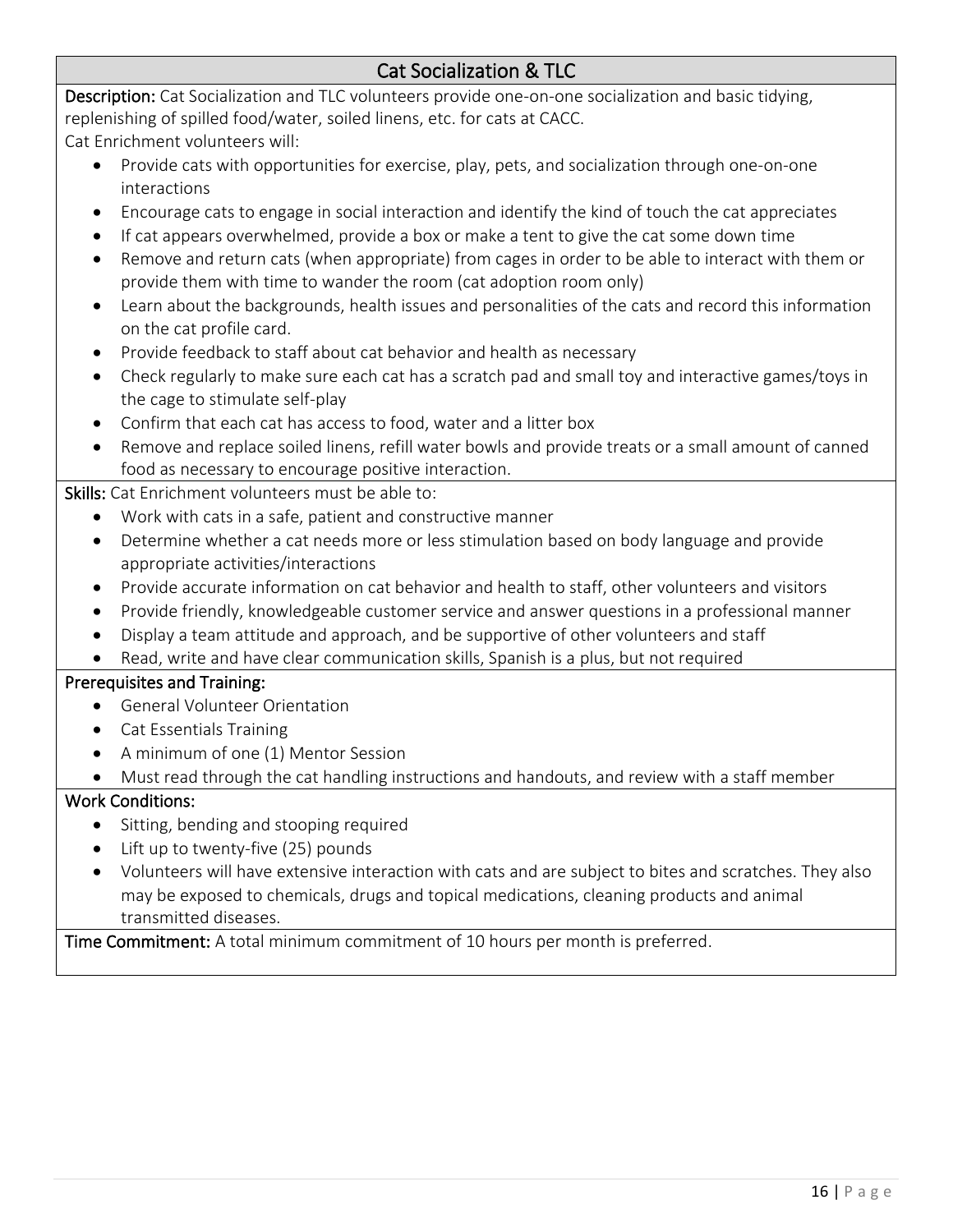## Cat Matchmakers

Description: Cat Matchmaking Volunteers will need to:

- Greet potential cat adopters and explain the adoption process to them
- Welcome members of the public who stop by the cat adoption room simply to see the cats and allow them to meet cats of interest, since they may become future adopters
- Conduct casual, open-ended conversations with potential adopters to assess which cats they may want to get to know, using the adoption discussion guidelines provided by CACC
- Provide potential adopters guidance on animals that may be a good fit for their household, including sharing relevant information on animal health and behavioral issues
- Safely remove cats from their cages to meet potential adopters
- Facilitate introductions and monitor the interaction between cats and potential adopters to ensure a positive experience; intervene as needed
- Discuss common cat health and behavioral issues with potential adopters including topics such as: litter boxes, scratch pads, declawing, annual vetting, body language, etc.
- Ensure that no more than one cat/bonded pair is out of his/her cage at a time
- Communicate with staff about questions or concerns they may have about potential adopters
- Provide feedback to staff and/or record observations about cat behavior and health
- Assist with Lost Pet Tours as needed

Skills: Cat Matchmaking volunteers must be able to:

- Communicate with potential adopters in a non-judgmental and courteous manner
- Provide friendly, knowledgeable service and answer questions in a professional matter
- Display a team attitude and approach, and be supportive of other volunteers and staff
- Ability to defer to staff on adoption decisions
- Read, write and have clear communication skills

• Spanish-language ability preferred, but not required

#### Prerequisites & Training:

- General Volunteer Orientation
- Cat Essentials Training
- A minimum of one (1) Mentor Session
- Cat Matchmaker Training
- Shadow a current Cat Matchmaking volunteer for one full shift.
- Have a minimum of twenty-five (25) Cat Socialization & TLC hours within the last three (3) months
- Must read through the cat handling instructions and handouts, and review with a staff member

#### Work Conditions:

- Some walking, sitting, bending, and stooping will be needed
- Lift up to twenty (20) pounds
- Spot cleaning as needed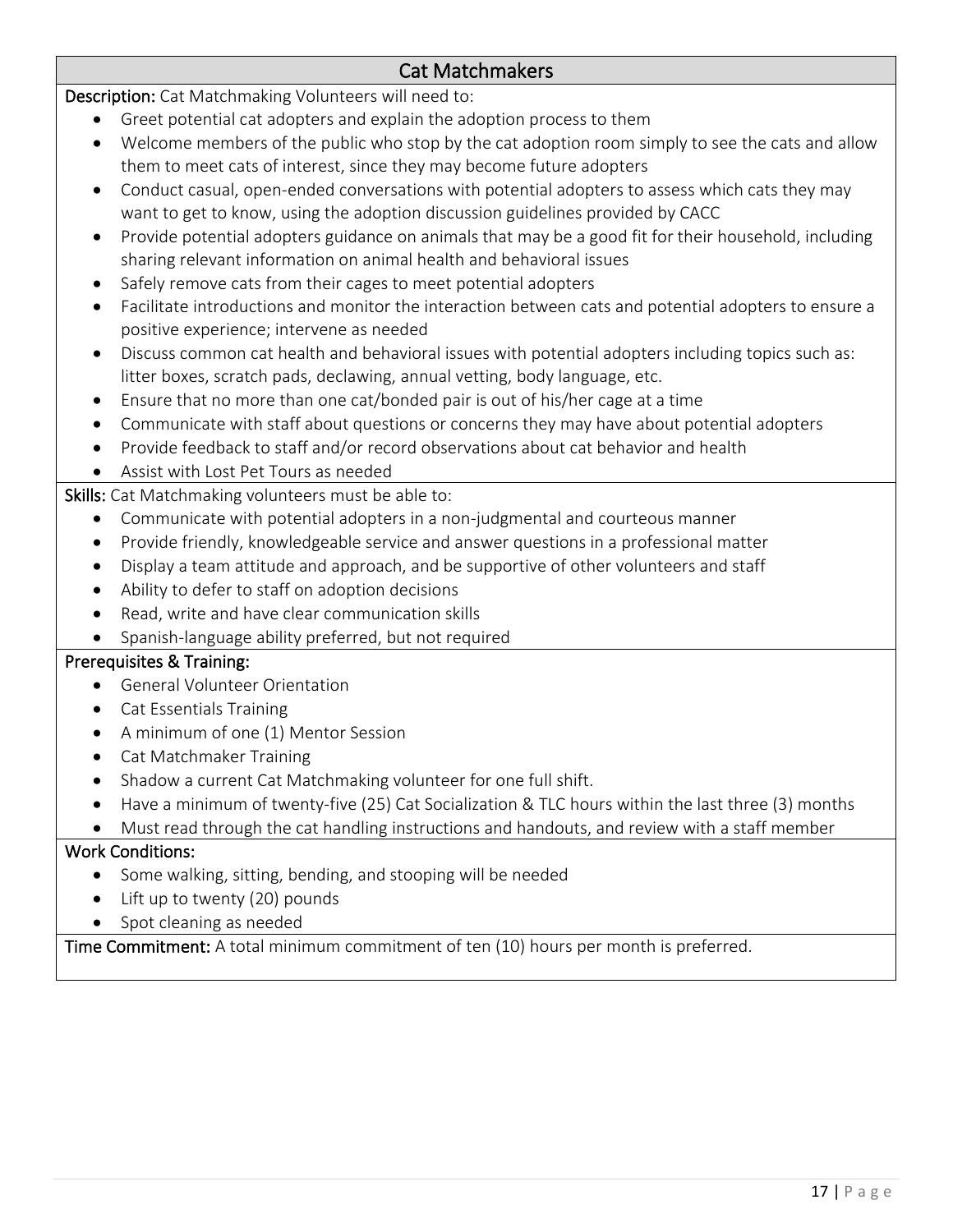## Cat Adoption Counselor

Description: Adoption Counselor Volunteers conduct conversational interviews with potential adopters to help place CACC shelter animals into appropriate homes and to provide information and supporting documents to adopters to ensure a good transition into the home.

Adoption Counselors will:

- Explain the adoption process
- Conduct a detailed, open-ended discussion with the potential adopter to assess whether they are a good fit for the animal using the adoption discussion guidelines provided by CACC
- Provide guidance on animal health and enrichment (dog walking, cat declawing, etc.)
- Inform potential adopters about medical and behavioral information related to the animal of interest
- Assist potential adopters who may need medical, behavioral, and food resource and service referrals
- Assure that the adoption application is filled out completely
- Communicate with staff about any questions or concerns they may have about the adoption
- Work with APCs to set up adoption appointments.

Adoption Appointments:

- Adoption viewing: 60 minutes appointments, 3 cat maximum per appointment
- Adoption pick-up (if they do not take home the day of the view): 30-minute appointments

Skills: Adoption Counselor volunteers must be able to:

- Communicate with potential adopters in a non-judgmental and courteous manner, even in stressful situations
- Provide friendly, knowledgeable customer service and answer questions in a professional manner
- Display a team attitude and approach, and be supportive of other volunteers and staff
- Provide accurate information about animals of interest to potential adopters
- Communicate with staff about any issues of concern related to an adoption application
- Defer to staff on final adoption decisions
- Read, write and have clear communication skills
- Spanish-language ability a plus, but not required

Prerequisites & Training: Adoption Counselor volunteers must have at least 32 hours of volunteer experience at CACC. They must also complete:

- General Volunteer Orientation
- Complete Adoption Counselor Training with a current Adoption Counselor volunteer or staff member
- Shadowing a current Adoption Counselor volunteer for a minimum of two (2) screenings
- Read through the adoption discussion guidelines and review them with a staff member
- May require access to internet, Google Drive/Docs, email, and a phone as volunteers may perform this task from home.

#### Work Conditions:

- Some walking, sitting, bending, and stooping will be needed
- Lift up to twenty (20) pounds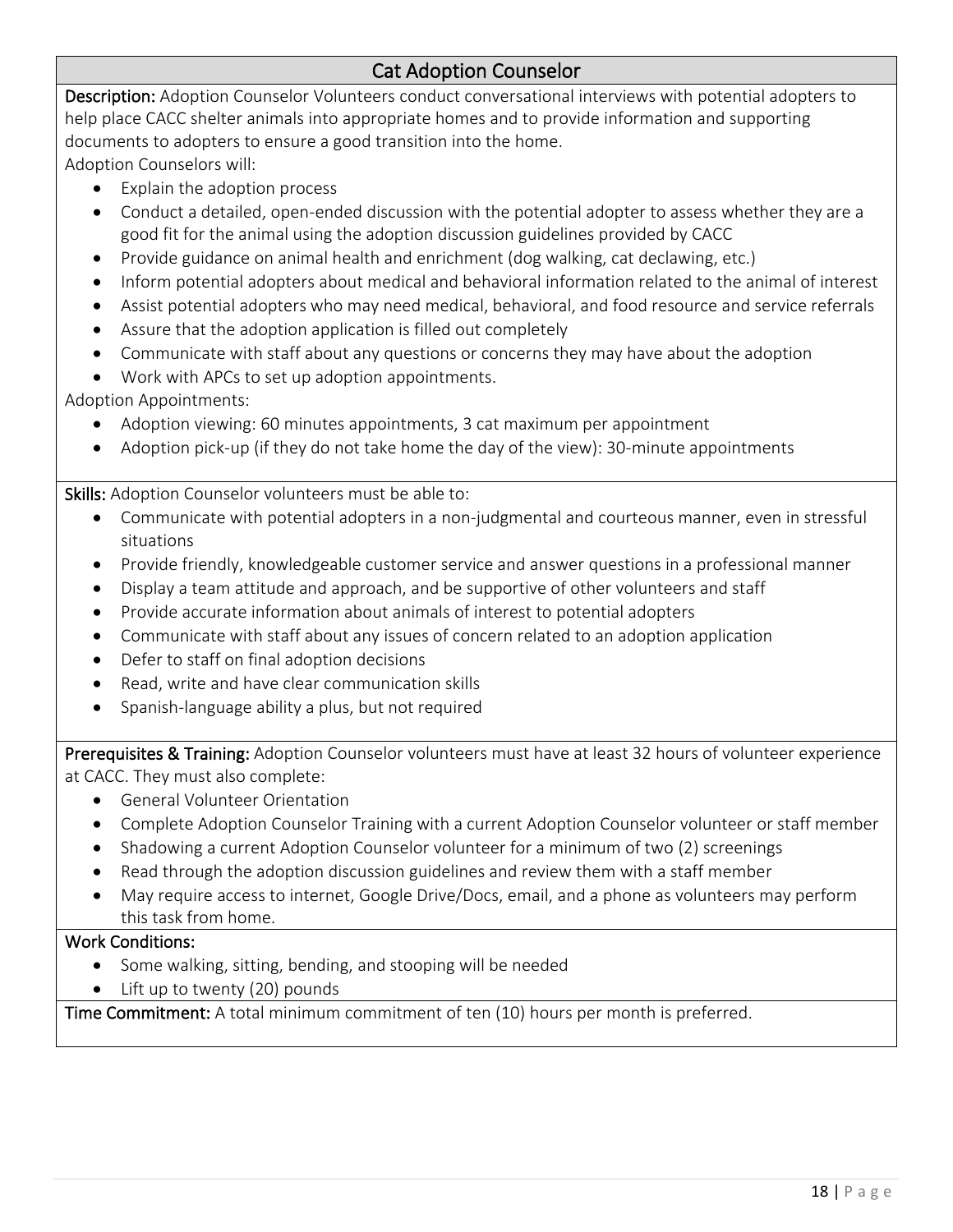# Cat Adoption Follow-Up

Description: The Adoption Follow-Up volunteer assists in assessing how pets adopted from CACC are doing in their new homes and offer resources to adopters as necessary. These volunteers contact adopters two weeks after an adoption and again after 2–3 months to discuss any health or behavioral concerns related to their new pets. Volunteer also provide appropriate educational information as needed, as well as referring adopters to resources for behavioral, food or medical assistance if required.

The Adoption Follow-Up volunteer will:

- Call and/or email each adopter two weeks after an adoption is finalized and again 2–3 months later.
- Volunteers will be provided with a script to assist in facilitating communications with the adopter in order to assess the welfare (health, behavior, food) of the animal. The script is a guide: Not all questions need to be asked but the script should help to facilitate a focused and positive discussion with the adopter.
- Volunteers will be provided with a list of easily accessible resources that can be shared with adopters if the interview reveals that the adopter requires assistance with medical, food and/or behavioral assistance with the pet. Examples of resources include behavioral hotlines, lists of trainers, and information on low-cost vets and food banks.
- Following these calls, volunteers will need to write up a short summary of the conversation, including any positive indications as well as signs that the adopter may benefit from additional resources. Responses to the script questions do not have to be recorded verbatim. The summary will be kept with the animal's records and will be available for reference during the second round of calls.
- It is crucial that the volunteer recognize when to bring a particular case to the attention of CACC staff. If the conversation with the adopter reveals any areas of concern, the volunteer should deferring to staff for guidance as needed. This communication should be recorded with the rest of the records prepared by the volunteer for each animal.

Skills: Adoption Follow-Up volunteer must be able to:

- Talk to adopters over the phone or communicate via email in a non-judgmental and courteous manner
- Provide information on behavioral and medical issues, including offering referrals to appropriate service providers
- Recognize situations that should be escalated to CACC staff for further investigation
- Track and follow-up numerous adoption-related conversations through careful record keeping
- Act in a professional manner, display a team attitude and approach, and be supportive of other volunteers and staff
- Read, write and have clear communication skills
- Spanish-language ability preferred but not required

#### Prerequisites & Training:

- General Volunteer Orientation
- Complete one-on-one training session with a current Adoption Follow-Up volunteer or staff member
- Read through the adoption follow-up guidelines and review them with a staff member
- May require access to internet, Google Drive/Docs, email, and a phone as volunteers may perform this task from home.

#### Work Conditions:

- Some walking, sitting, bending, and stooping will be needed
- Lift up to twenty (20) pounds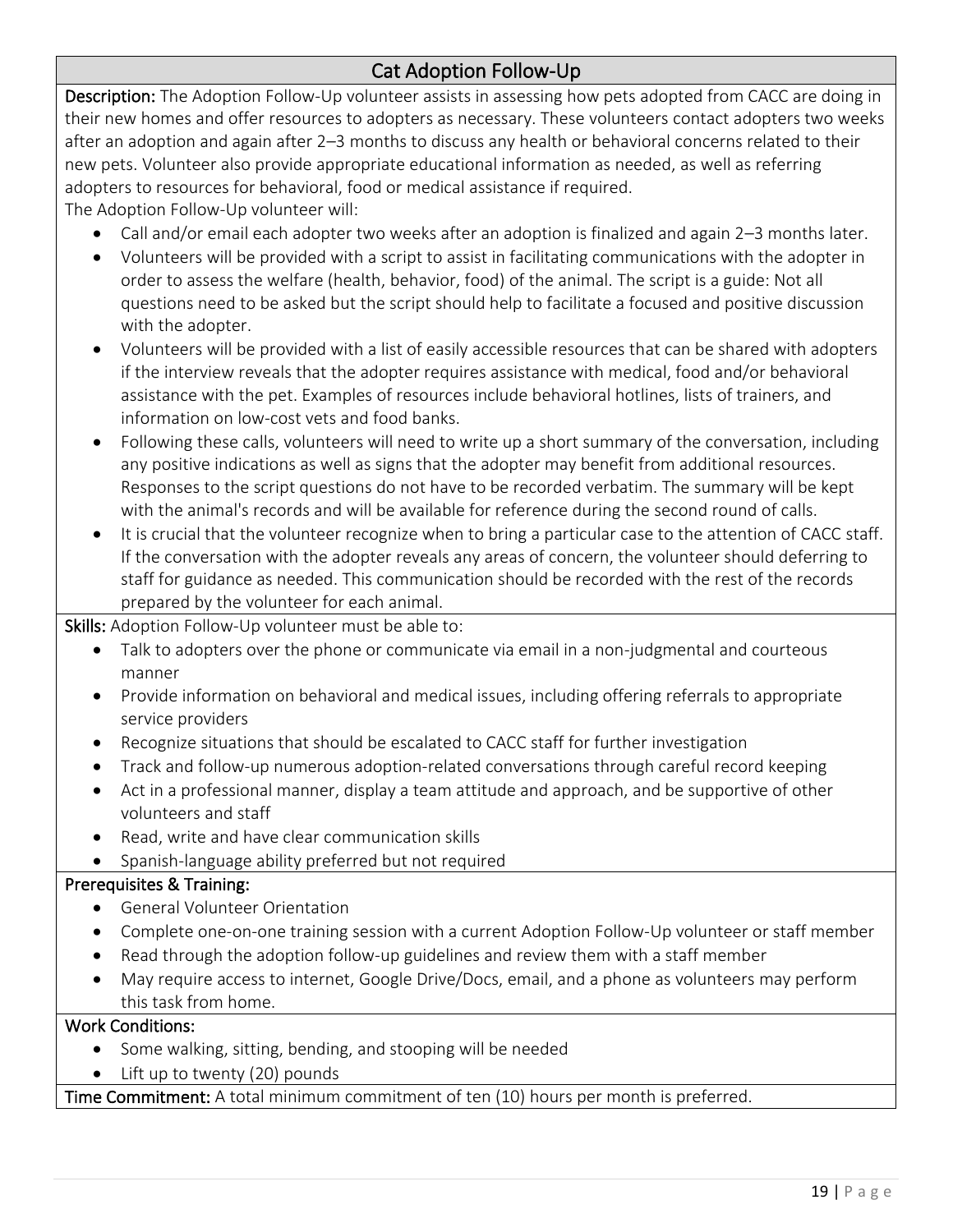## Cat Enrichment

Description: Cat Enrichment & TLC volunteers facilitate mental and physical stimulation for the cats. Helping the cats to think, learn and explore goes a long way to keeping them behaviorally healthy in the shelter. Cat Enrichment volunteers will:

- Provide cats with opportunities for exercise, enrichment and socialization through one-on-one interactions
- Offer cats mental and physical stimulation, including olfactory stimulation (catnip toys), auditory stimulation (music and cat CDs), visual stimulation (CDs, perpetual motion toys), taste stimulation (different kinds of treats), physical stimulation (interactive playtime and free time to wander the room), tactile stimulation (petting and brushing)
- When appropriate, use food gathering enrichment and clicker training for additional mental stimulation
- Encourage cats to engage in social interaction and identify the kind of touch the cat appreciates
- If cat appears overwhelmed, provide a box or make a tent to give the cat some down time
- Remove and return cats (when appropriate) from cages in order to be able to interact with them or provide them with time to explore the cat room
- Learn about the backgrounds, health issues and personalities of the cats and record this information so it can be shared with Cat Matchmaking Volunteers.
- Provide feedback to staff about cat behavior and health as necessary
- Check regularly to make sure each cat has a scratch pad, small toys and interactive games/toys in his/her cage to stimulate self-play
- Confirm that each cat has access to food, water and a litter box

Skills: Cat Enrichment & TLC volunteers must be able to:

- Work with cats in a safe, patient and constructive manner
- Determine whether a cat needs more or less stimulation based on body language and provide appropriate activities/interactions
- Provide accurate information on cat behavior and health to staff, other volunteers and prospective adopters
- Provide friendly, knowledgeable customer service and answer questions in a professional manner
- Display a team attitude and approach, and be supportive of other volunteers and staff
- Read, write and have clear communication skills

#### Prerequisites & Training:

- General Volunteer Orientation
- Cat Essentials Training
- A minimum of one (1) Mentor Session
- Cat Enrichment Training
- Shadow a current Cat Enrichment volunteer for one full shift.
- Have a minimum of twenty-five (25) Cat Socialization & TLC hours within the last three (3) months
- Must read through the cat handling instructions and handouts, and review with a staff member

#### Work Conditions:

- Sitting, bending, and stooping required
- Lift up to twenty-five (25) pounds
- Volunteers will have extensive interaction with cats and are subject to bites and scratches. They also may be exposed to chemicals, drugs and topical medications, cleaning products and animal transmitted diseases.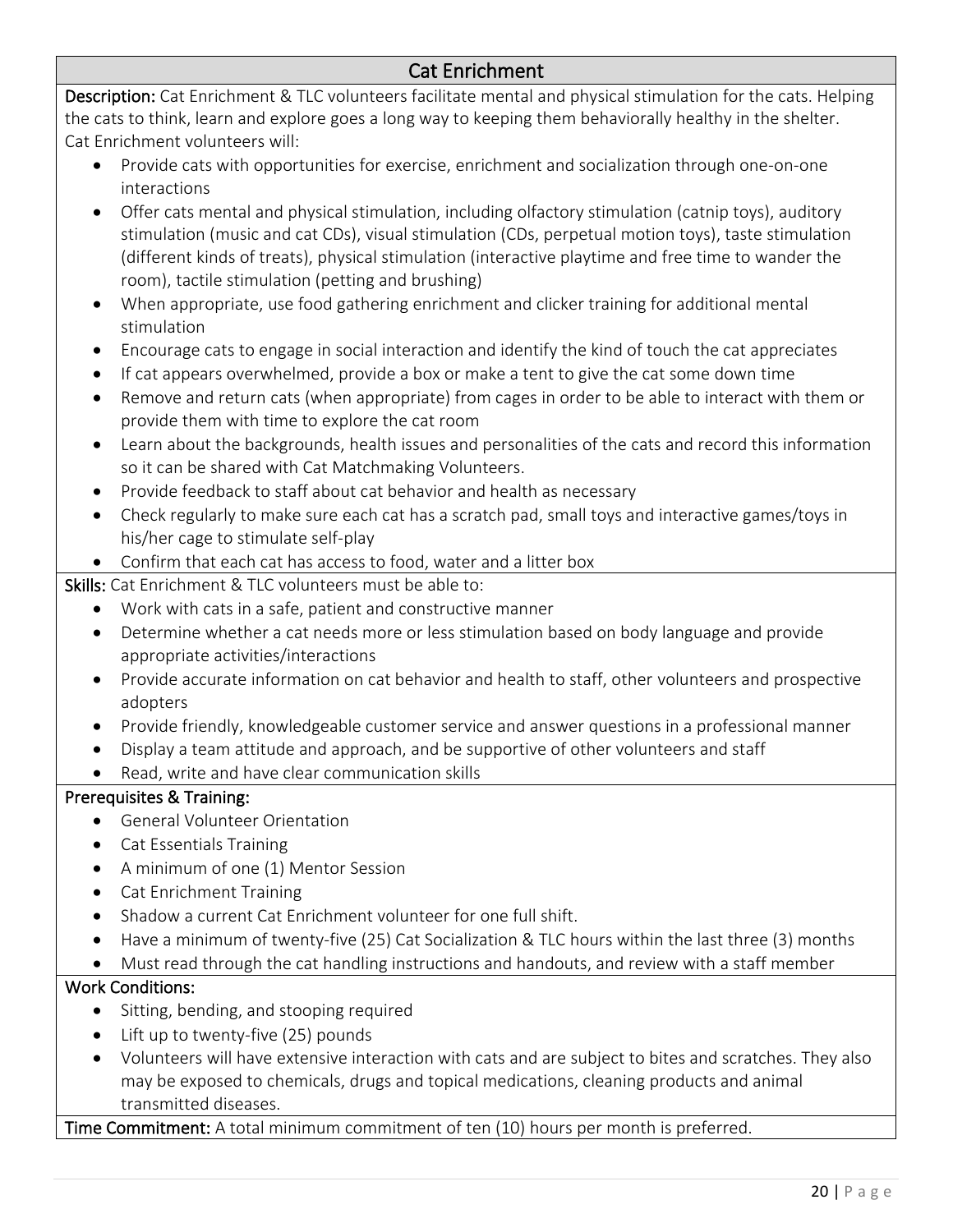## Cat Volunteer Mentors

Description: Cat Mentors will be trained to mentor new volunteers and READI Program participants. These volunteers must:

- Successfully participate as a Cat Socialization & TLC Volunteer for at least six (6) months
- Train and mentor new volunteers who want to become cat volunteers
- Complete additional training to mentor other volunteers and READI program participants
- Demonstrate excellent communication and leadership skills
- Consistent volunteer and ability to commit to mentor sessions regularly, a minimum of three (3) mentor session per month is required
- Provide accurate information to new volunteers that includes but is not limited to: general CACC information, understand different types of kennel cards, safe handling tips, reporting medical notes and cat behavior, explaining the different cat volunteer opportunities, spot cleaning cages and assisting with adoption matchmaking.

Skills: Cat Mentors must be able to:

- Communicate with staff, volunteers, and visitors in a non-judgmental and courteous manner
- Provide friendly, knowledgeable customer service and answer questions in a professional manner
- Display a team attitude and approach, and be supportive of other volunteers and staff
- Read, write and have clear communication skills
- Spanish-language ability a plus but not required

#### Prerequisites & Training:

- General Volunteer Orientation
- Cat Essentials Training
- A minimum of one (1) Mentor Session
- Shadow a current Cat Enrichment volunteer for one full shift.
- Have minimum of fifty (50) Cat Socialization & TLC hours in the last six (6) months
- Six (6) months as an active volunteer in good standing
- Volunteer a minimum of (1) day per week, two (2) days a week is preferred
- Cat Mentor Training
- Shadow a current Cat Mentor for one (1) session

#### Work Conditions:

- Walking (with dogs on leash), sitting, bending, and stooping required
- Lift up to thirty-five (35) pounds
- Volunteers will have extensive interaction with dogs and are subject to bites and scratches. They also may be exposed to chemicals, drugs and topical medications, cleaning products and animal transmitted diseases.
- Volunteers will interact with members of the public as well as shelter staff.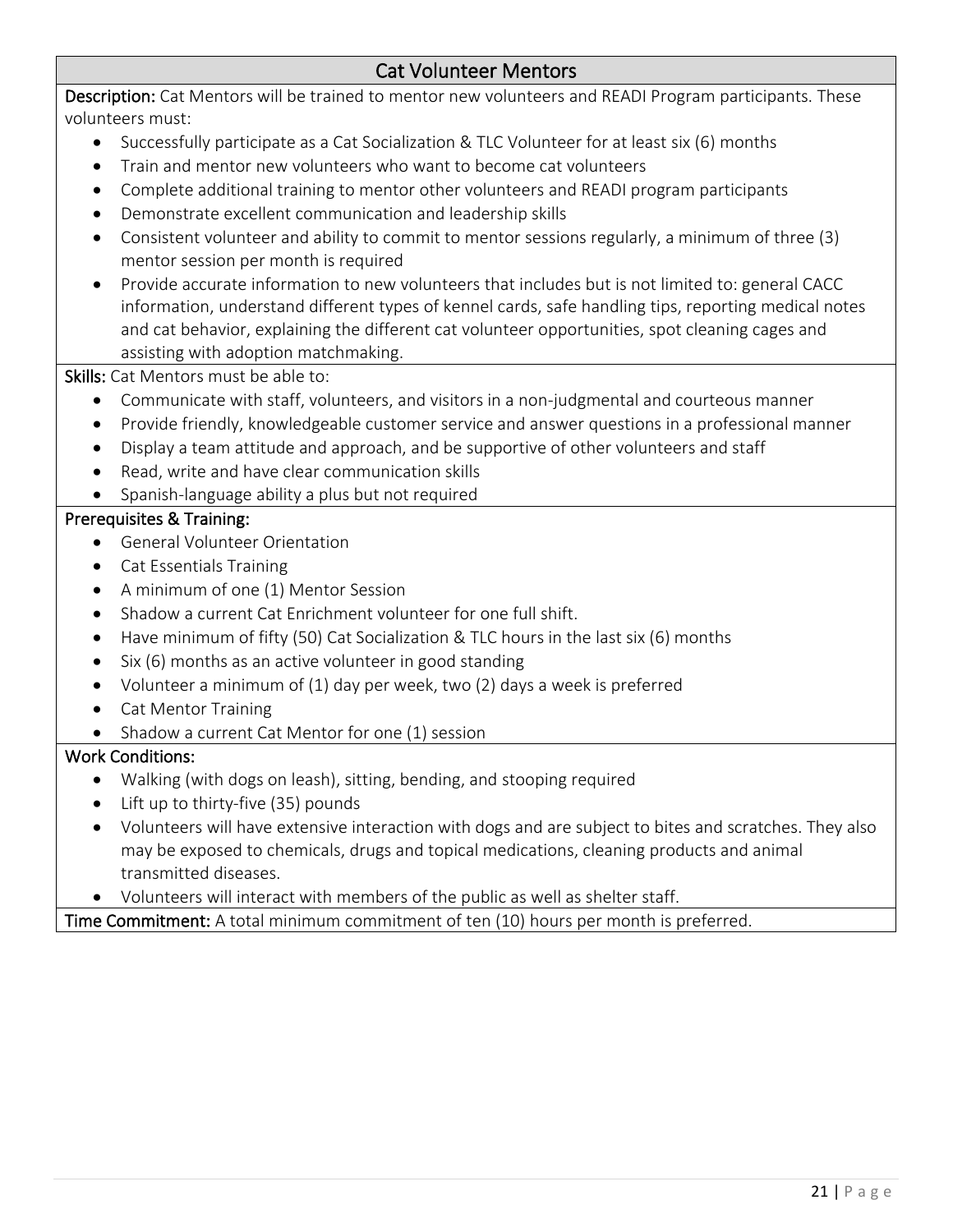# Orphaned Kitten Care

Description: Orphaned Kitten Care volunteers will help care for neonate kittens that come into CACC either without a mom or that may require supplemental care as the mom may be unable to care for her kittens, during their time at CACC.

- Neonate kittens will require volunteers to bottle feed while following the provided feeding guidelines and documenting times of each feeding and amount given to each kitten
- Stimulate kittens for elimination (urinate and defecate)
- Assist with weaning/transition from bottle feeding to feeding solid kitten food from a dish
- Preparing food and sterilizing supplies needed
- Volunteers may also have to bathe kittens and help with flea removal

#### • Assessing a kitten's health and overall condition and informing staff with any concerns

Skills: Orphaned Kitten Care Volunteers must be able to:

- Work with cats in a safe, patient, and constructive manner
- Provide accurate information on cat behavior and health to staff, other volunteers, and rescues
- Display a team attitude and approach, and be supportive of other volunteers and staff
- Read, write, and have clear communication skills

#### Prerequisites & Training:

- General Volunteer Orientation
- Cat Essentials Training
- A minimum of one (1) Mentor Session
- Orphaned Kitten Care Training
- Shadow a current Bottle Baby Volunteer for at least two (2) feedings.
- Have a minimum of twenty-five (25) Cat Socialization & TLC hours within the last three (3) months
- Three (3) months as an active volunteer in good standing

#### Work Conditions:

- Some walking, sitting, bending, and stooping will be needed
- Lift up to twenty (20) pounds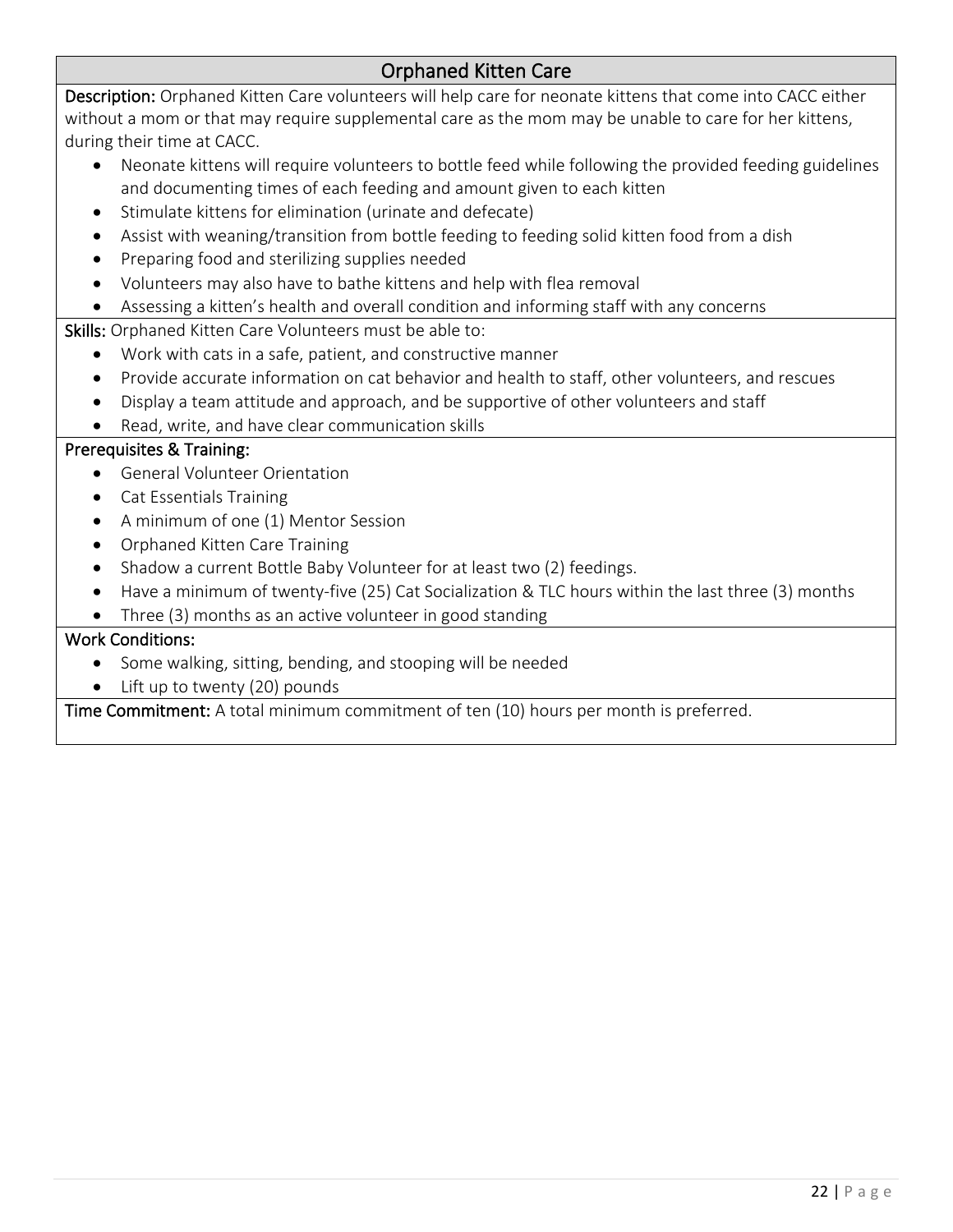# Spicy & Scaredy Cat Volunteers

Description: Orange Level volunteers will be trained to provide enrichment for shy/scared/fractious cats that require advanced skills. These volunteers must:

- Successfully participate as a Cat Socialization & TLC Volunteer for at least six (6) months
- Complete additional training to become certified to work with shy/scared cats
- Have a good understand of cat body language
- Demonstrate excellent communication and leadership skills

Skills: Cat Mentors and Orange Level volunteers must be able to:

- Work with behaviorally challenged cats in a safe, patient and constructive manner
- Communicate with staff, volunteers, and visitors in a non-judgmental and courteous manner
- Provide accurate information about animals of interest to potential adopters
- Provide friendly, knowledgeable customer service and answer questions in a professional manner
- Display a team attitude and approach, and be supportive of other volunteers and staff
- Read, write and have clear communication skills

#### • Spanish-language ability a plus but not required

#### Prerequisites & Training:

- General Volunteer Orientation
- Cat Essentials Training
- A minimum of one (1) Mentor Session
- Advance Cat Behavior Training
- Have minimum of fifty (50) Cat Socialization & TLC hours in the last six (6) months
- Six (6) months as an active volunteer in good standing
- Shadow an Orange Cat Volunteer for at least one (1) shift

Work Conditions: Walking (with dogs on leash), sitting, bending, and stooping required

- Lift up to 35 pounds
- Volunteers will have extensive interaction with dogs and are subject to bites and scratches. They also may be exposed to chemicals, drugs and topical medications, cleaning products and animal transmitted diseases.
- Volunteers will interact with members of the public as well as shelter staff.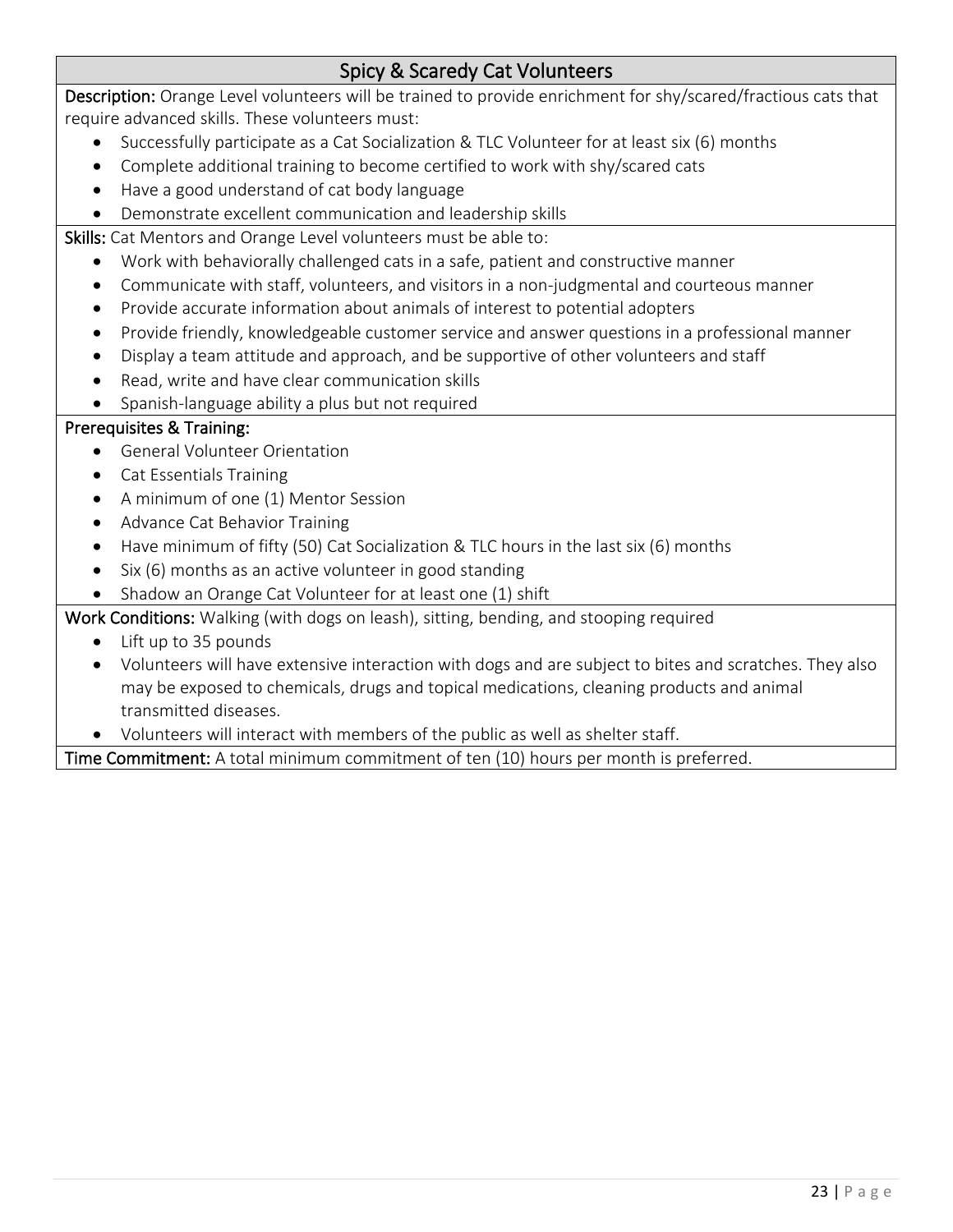## CACC EVENTS, OUTREACH & MORE SQUAD VOLUNTEER OPPORTUNITIES

Event and Outreach volunteers provide friendly, knowledgeable customer service at CACC events, including adoption events, low-cost vaccine and microchip clinics, and open houses and information sessions. Volunteers will assist in preparing for, setting up, and breaking down the event as well as executing various duties at the event including communicating with guests, providing crowd control, guiding visitors to the appropriate locations, and explaining various processes and procedures related to the event.

| Events, Outreach & More Squad                       |                                       |  |
|-----------------------------------------------------|---------------------------------------|--|
| Events:                                             | Medical:                              |  |
| Event Volunteers<br>$\bullet$                       | <b>Medical Volunteers</b>             |  |
| Adoption Counselor & Closer Volunteers<br>$\bullet$ |                                       |  |
| Concierge Volunteers<br>$\bullet$                   | Admin:                                |  |
|                                                     | Administrative Volunteers             |  |
|                                                     | • Social Media & Marketing Volunteers |  |
|                                                     |                                       |  |

#### Work conditions:

- Lift up to thirty-five (35) pounds
- Volunteers will have extensive interaction with cats and are subject to bites and scratches. They also may be exposed to chemicals, drugs and topical medications, cleaning products and animal transmitted diseases.
- Volunteers will interact with members of the public as well as shelter staff.

Time Commitment: A total minimum commitment of ten (10) hours per month is preferred, certain programs may requirement weekly time commitments which will be noted in the description of that program.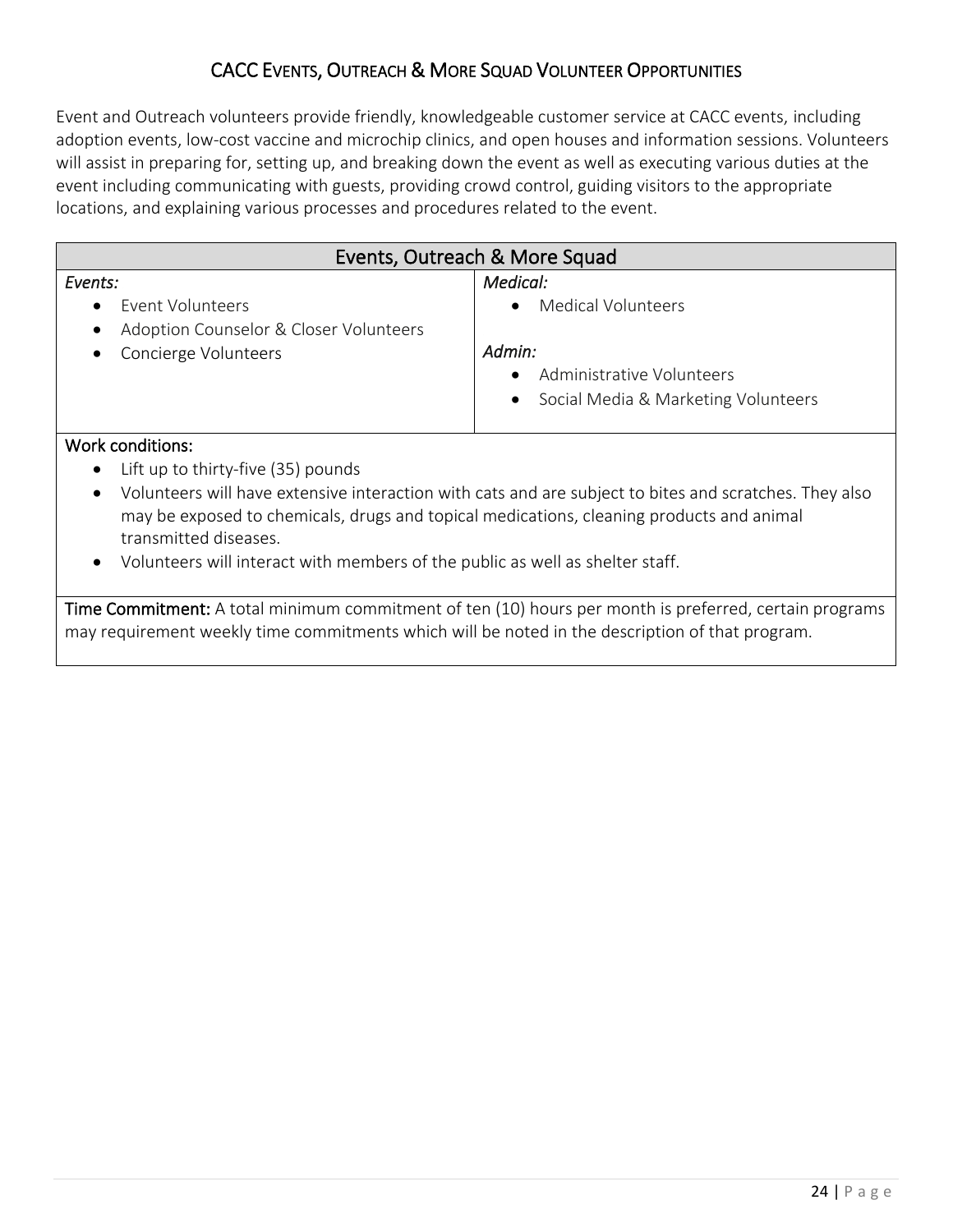## Event Volunteer

Description: Event Volunteers will:

- Assist in setting up for the event, including creating documents, hanging signs, assembling informational materials and goody bags, putting out tables and chairs, photocopying, etc.
- Greet and provide information to members of the public visiting the event
- Answer questions from members of the public may have using any provided dialogue guides
- Keep all stations stocked with appropriate documents and goody bags
- Communicate with visitors about a variety of health and behavior topics
- Engrave pet ID tags
- Clean up following the event, including disassembling tables
- Communicate with and direct inflow of visitors and explain the event process
- Collect customer and pet data as needed
- Make sure all attendees sign in and receive appropriate handouts.
- Show attendees around as requested by staff.

Skills: Events volunteers must be able to:

- Communicate with event attendees/potential adopters in a non-judgmental and courteous manner, even in stressful situations
- Provide friendly, knowledgeable customer service and answer questions in a professional manner
- Display a team attitude and approach, and be supportive of other volunteers and staff
- Provided accurate information about animals of interest to potential adopters
- Have a familiarity with the goals and operations of the event
- Defer to staff and seek guidance as needed
- Read, write and have clear communication skills
- Spanish-language ability preferred, but not required
- Photography, videography and social media skills helpful

#### Prerequisites & Training:

- General Volunteer Orientation
- Pre-event orientations as needed
- Any animal handling roles require that volunteers have at least three (3) months of experience at CACC as Dog Walker & Matchmaker and/or Cat Socialization & TLC and Matchmaker. Please refer to those sections for full prerequisites and training information.

#### Work Conditions:

- Most event volunteers must be able to stand for most of their shift. Walking, sitting, and bending may also be required.
- Some volunteers may need to handle dogs that weigh up to 50 pounds or more and/or stressed-out cats
- Many events are very crowded and can be noisy
- Lifting up to thirty-five (35) pounds

Time Commitment: A total minimum commitment of at least one event every three (3) months is preferred. Should be available for our weekend and evening events.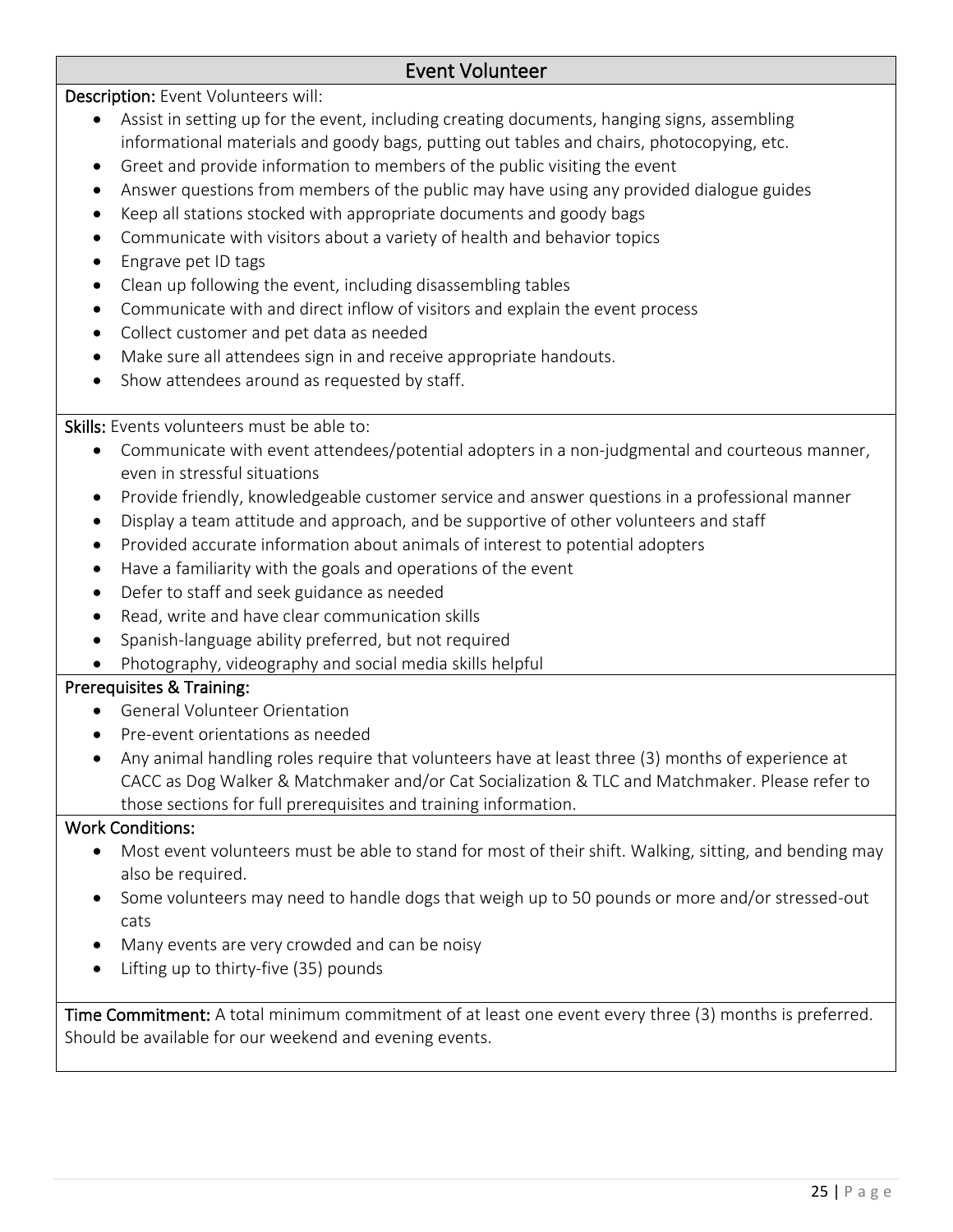## Adoption Counselor & Closer

Description: Adoption Counselor Volunteers conduct conversational interviews with potential adopters to help place CACC shelter animals into appropriate homes and to provide information and supporting documents to adopters to ensure a good transition into the home.

Adoption Counselors will:

- Explain the adoption process
- Conduct a detailed, open-ended discussion with the potential adopter to assess whether they are a good fit for the animal using the adoption discussion guidelines provided by CACC
- Provide guidance on animal health and enrichment (dog walking, cat declawing, etc.)
- Inform potential adopters about medical and behavioral information related to the animal of interest
- Assist potential adopters who may need medical, behavioral, and food resource and service referrals
- Assure that the adoption application is filled out completely
- Communicate with staff about any questions or concerns they may have about the adoption
- Work with APC's to set up adoption appointments.

Adoption Appointments:

- Adoption viewing: 60 minutes appointments, 3 cat maximum per appointment
- Adoption pick-up (if they do not take home the day of the view): 30-minute appointments

Skills: Adoption Counselor volunteers must be able to:

- Communicate with potential adopters in a non-judgmental and courteous manner, even in stressful situations
- Provide friendly, knowledgeable customer service and answer questions in a professional manner
- Display a team attitude and approach, and be supportive of other volunteers and staff
- Provide accurate information about animals of interest to potential adopters
- Communicate with staff about any issues of concern related to an adoption application
- Defer to staff on final adoption decisions
- Read, write and have clear communication skills
- Spanish-language ability a plus, but not required

Prerequisites & Training: Adoption Counselor volunteers must have at least 32 hours of volunteer experience at CACC. They must also complete:

- General Volunteer Orientation
- Shadowing a current Adoption Counselor volunteer for a minimum of two screenings
- One session of one-on-one training with a current Adoption Counselor volunteer or staff member
- Must read through the adoption discussion guidelines and review them with a staff member

#### Work Conditions:

- Some walking, sitting, bending and stooping will be needed
- Lift up to 20 pounds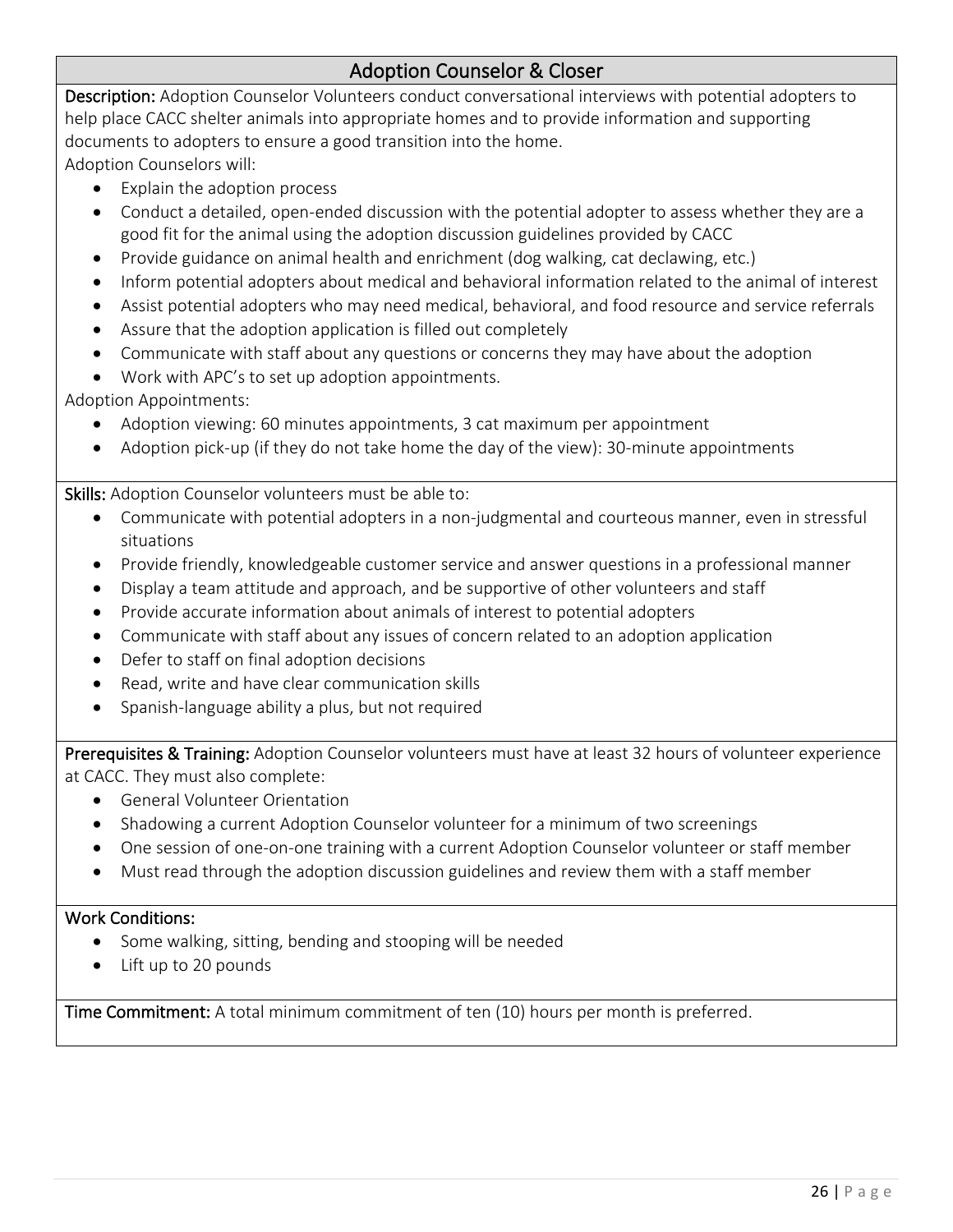## Concierge Volunteer

Description: Concierge volunteers provide friendly, knowledgeable customer service for all visitors to CACC, guides people entering the building to the appropriate areas, explains processes and procedures for services such as adoptions, redemptions, and giving up pets. These volunteers must be able to answer questions in a professional manner, deferring to staff when guidance is needed. Concierge volunteers will:

- Greet customers and welcome them to CACC
- Direct visitors to the appropriate adoption, redemption and relinquishment areas
- Answer questions from members of the public using a dialogue guide by CACC
- Keep information racks stocked with appropriate documents and clean up waiting room as needed
- For those who have come to adopt, explain the process, how to read a kennel card, where to go to see the animals, and what to do if/when they select an animal to meet/adopt
- Communicate with staff so they can call a volunteer to introduce animals to potential adopters
- Occasionally assist in handling animals upon intake

Skills: Concierge volunteers must be able to:

- Communicate with visitors to CACC in a non-judgmental and courteous manner
- Provide friendly, knowledgeable customer service and answer questions in a professional manner
- Display a team attitude and approach, and be supportive of other volunteers and staff
- Provide accurate information to shelter visitors, and have a familiarity with the information provided on all display racks
- Smile and make eye contact at every customer
- Defer to staff if the correct answer isn't clear or if guidance is needed
- Read, write and have clear communication skills
- Spanish-language ability preferred but not required
- Ability to occasionally handle animals during intake process

Prerequisites & Training: Concierge volunteers must have at least 3 months of experience at CACC as dog walkers/showers and/or as cat adoption room or enrichment volunteers. They must also complete:

- General Volunteer Orientation
- General dog and cat training
- One session of one-on-one training with a current Concierge volunteer or staff member
- Must read through the documents created for this position and review them with a staff member

#### Work Conditions:

- Volunteer must be able to stand for most of their shift
- Some walking, sitting, bending and stooping will be needed
- Lifting up to 20 pounds
- Hold animals during intake process as needed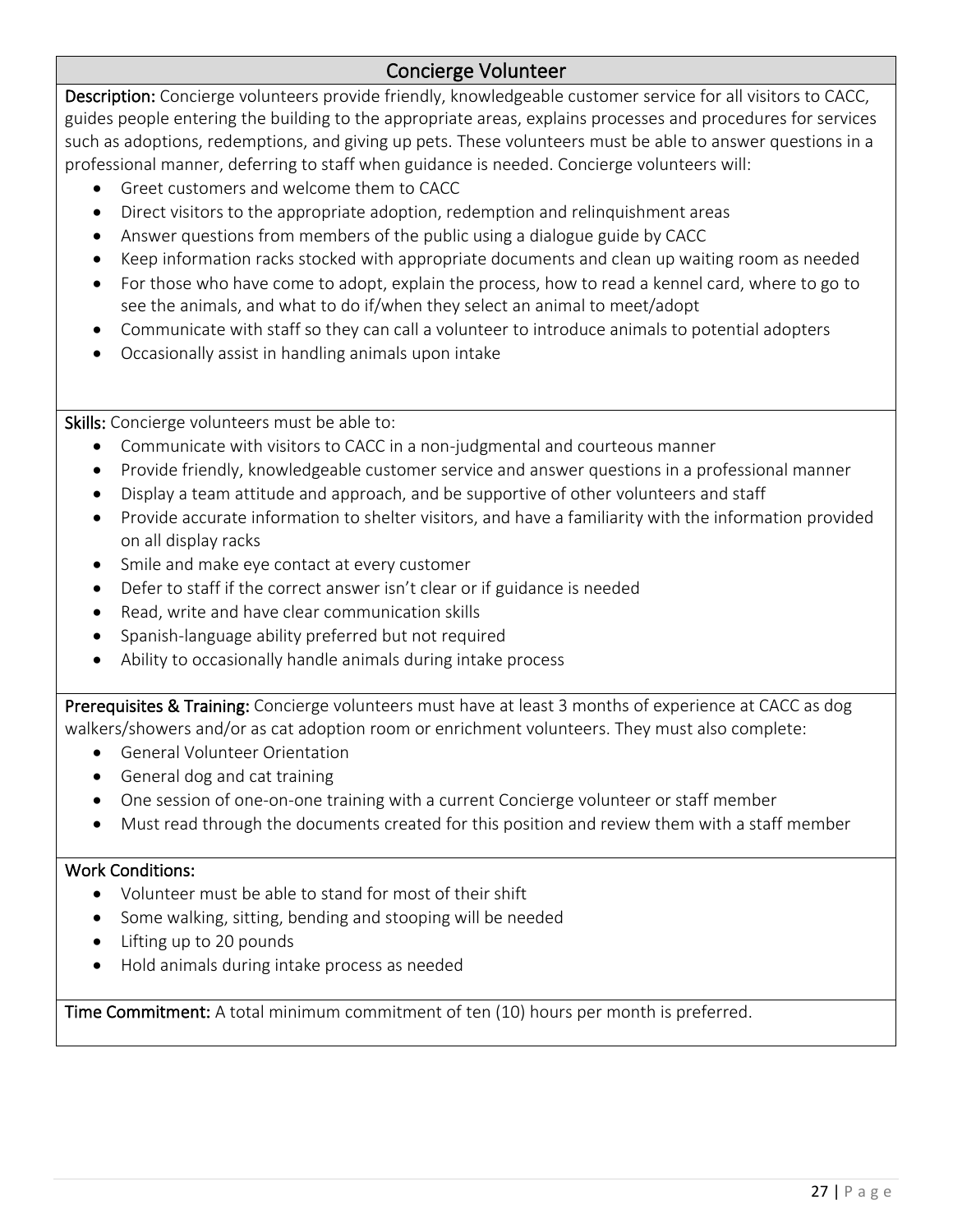## Medical Volunteers

Description: Volunteers may assist the Medical Department with duties such as retrieving dogs and cats for surgery or returning them to their kennels after recovery. Some cleaning and organizing duties may also be assigned to volunteers.

Medical volunteers will:

- Remove and return dogs from kennels
- Remove and return cats from cages
- Assist with special organizational projects in the Medical Division
- Provide feedback to staff and/or record observations about dog/cat behavior and health

Skills: Medical volunteers must be able to:

- Work with dogs and cats in a safe, patient and constructive manner
- Communicate with staff in a non-judgmental and courteous manner
- Provide accurate information about animals they are working with
- Display a team attitude and approach, and be supportive of other volunteers and staff
- Communicate clearly

Prerequisites & Training: Medical volunteers must complete:

• General Volunteer Orientation

#### Dog Volunteers:

- General Volunteer Orientation
- Introduction to Dog Walking Seminar
- A Minimum of two (2) Mentor Sessions

#### Cat Volunteers:

- General Volunteer Orientation
- Cat Essentials Training
- A minimum of one (1) Mentor Session

#### Work Conditions:

- Walking (with dogs on leash), sitting, bending, and stooping required
- Lift up to thirty-five (35) pounds
- Volunteers will have extensive interaction with dogs and/or cats and are subject to bites and scratches. They also may be exposed to chemicals, drugs and topical medications, cleaning products and animal transmitted diseases.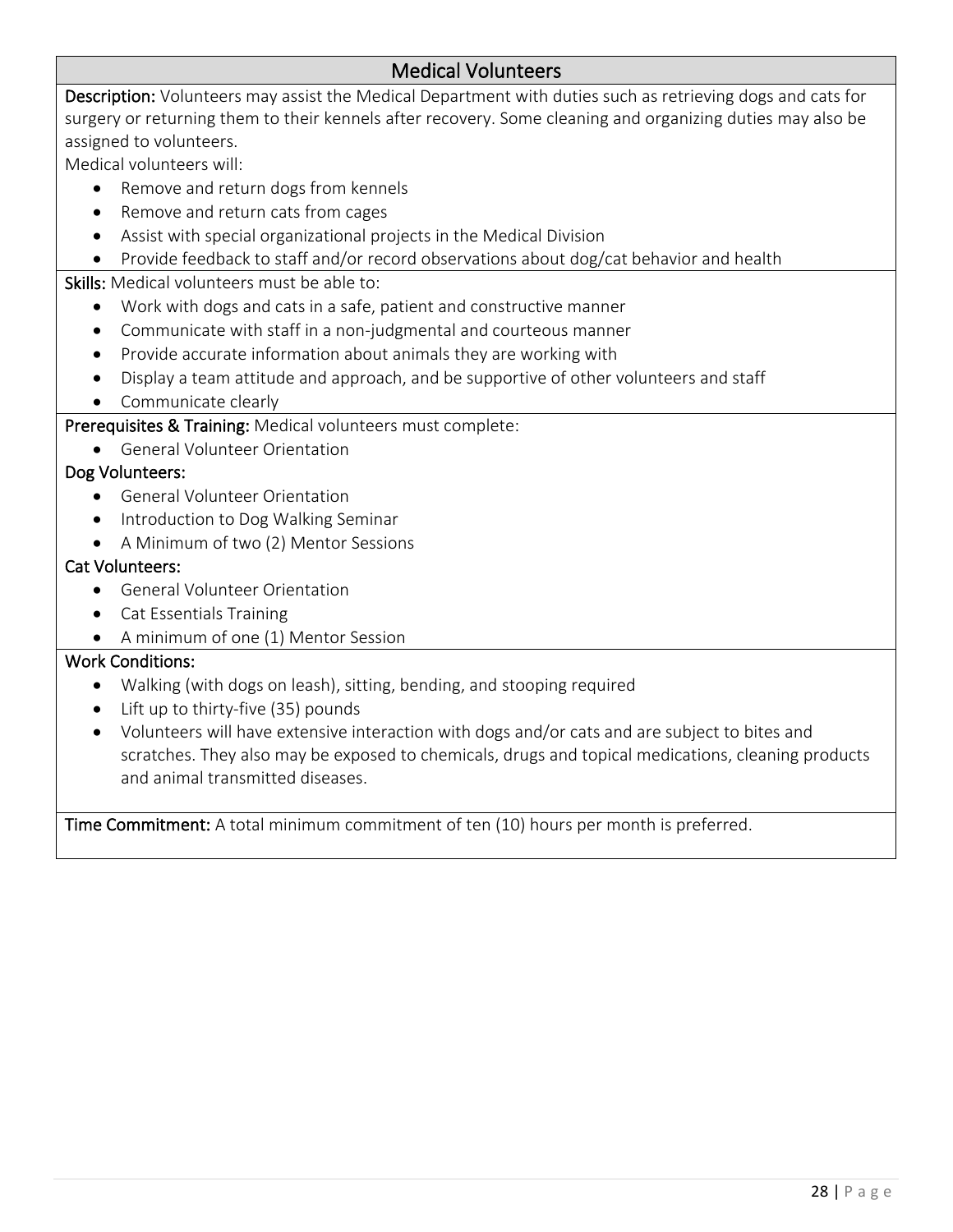## Administrative Volunteers

Description: Volunteers may assist in Administration with many kinds of projects including with marketing and communication projects, organizing projects, as well as general office/administrative projects. These volunteers will work closely with CACC's Administrative Team. The Administrative volunteers will usually work on special projects with individualized instruction provided by a staff member at the beginning of the project/shift. General requirements include:

- Clear communication skills to create varied content for newsletters, flyers, social media posts, etc.
- Organizational skills to facilitate information-gathering and/or efficiency of workflow at the shelter
- Provide feedback to staff and/or record observations about the project for Admin staff as needed

Skills: Admin volunteer must be able to:

- Communicate with staff and volunteers in a non-judgmental and courteous manner
- Recognize situations that should be escalated to CACC staff for further investigation
- Track projects through careful record keeping
- Act in a professional manner, display a team attitude and approach, and be supportive of other volunteers and staff
- Read, write, and have clear communication skills
- Spanish-language ability preferred but not required

#### Prerequisites & Training:

• General Volunteer Orientation

#### Work Conditions:

- Must be able to sit at a computer and phone for most of a shift
- Some walking, standing, bending, and stooping may be needed
- Lift up to ten (10) pounds of files